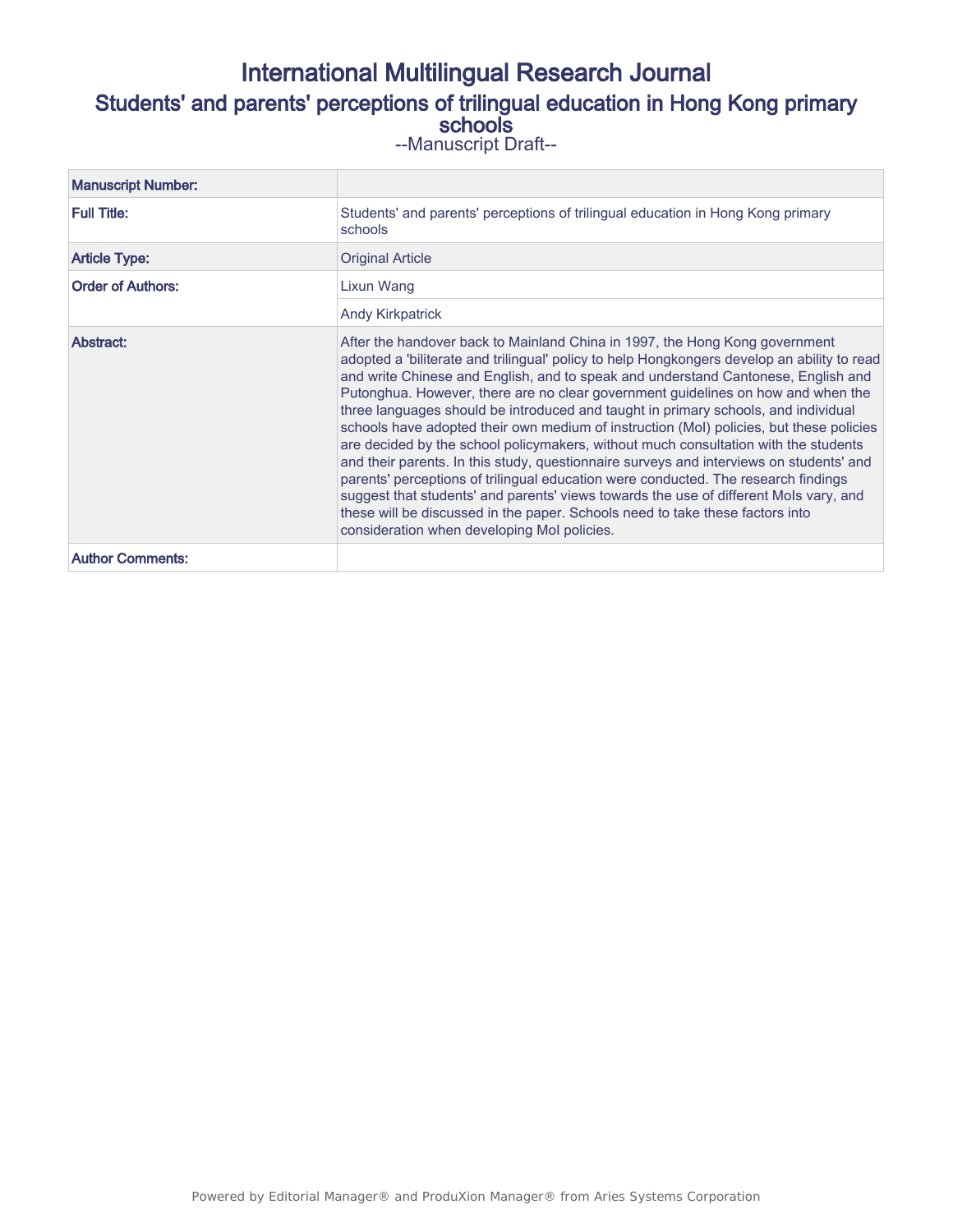# **Students' and parents' perceptions of trilingual education in Hong Kong primary schools**

WANG Lixun and Andy KIRKPATRICK

WANG Lixun (Corresponding author)

Affiliation: *Department of Linguistics and Modern Language Studies, the Education University of Hong Kong* 

Postal Address: *Department of Linguistics and Modern Language Studies, the Education University of Hong Kong, 10 Lo Ping Road, Tai Po, N.T., Hong Kong* 

Tel: (852)29487235 Email: lixun@eduhk.hk

Andy KIRKPATRICK

Affiliation: *School of Humanities, Languages and Social Science, Griffith University* 

Postal Address: *School of Humanities, Languages and Social Science, Nathan campus, Griffith University, 170 Kessels Road QLD 4111, Brisbane, Australia*

Tel: (07) 373 57525 Email: [a.kirkpatrick@griffith.edu.au](mailto:a.kirkpatrick@griffith.edu.au)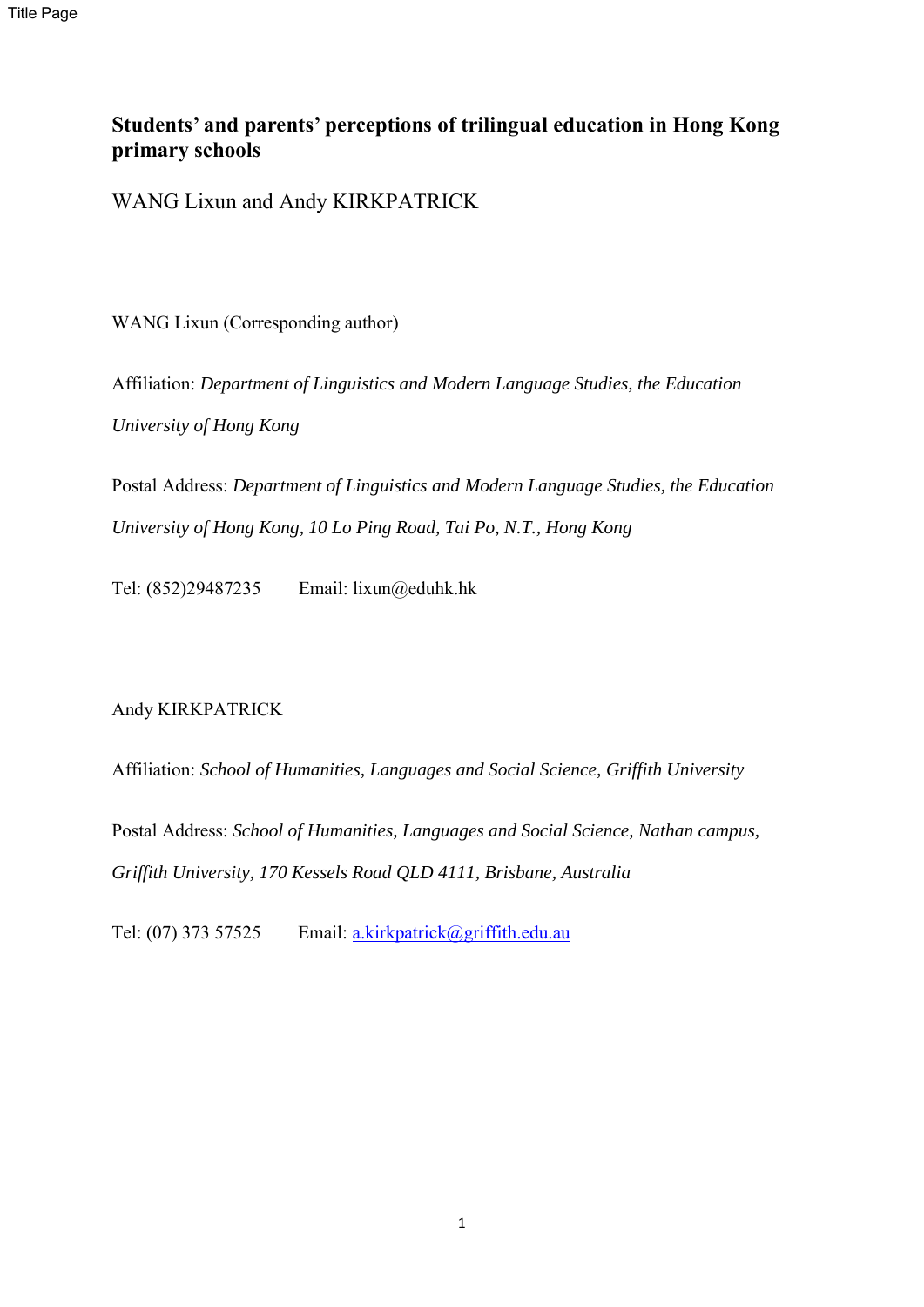Manuscript - Anonymous

## **Students' and parents' perceptions of trilingual education in Hong Kong primary schools**

#### **Abstract**

After the handover back to Mainland China in 1997, the Hong Kong government adopted a 'biliterate and trilingual' policy to help Hongkongers develop an ability to read and write Chinese and English, and to speak and understand Cantonese, English and Putonghua. However, there are no clear government guidelines on how and when the three languages should be introduced and taught in primary schools, and individual schools have adopted their own medium of instruction (MoI) policies, but these policies are decided by the school policymakers, without much consultation with the students and their parents. In this study, questionnaire surveys and interviews on students' and parents' perceptions of trilingual education were conducted. The research findings suggest that students' and parents' views towards the use of different MoIs vary, and these will be discussed in the paper. Schools need to take these factors into consideration when developing MoI policies.

*Keywords***:** trilingual education; primary schools; Medium of Instruction (MoI); Hong Kong

#### **Introduction**

Studies in trilingual education are of great importance across the world. Malaysia has recently decided to abandon its five-year project through which it introduced the teaching of science and maths through English in all schools (Gill, 2012). These subjects will now be taught in Malay from 2012. Meanwhile, in response to studies by scholars such as Bernardo (2005), Gonzalez (2007) and Walker and Dekker (2008), the Philippines Government has revisited its decades old bilingual education policy whereby Filipino and English were the two media of instruction and introduced *Mother Tongue-Based Multilingual Education*. This new policy allows children to use one of nineteen gazetted languages as the medium of instruction for the early years of primary school (Kirkpatrick and Liddicoat forthcoming).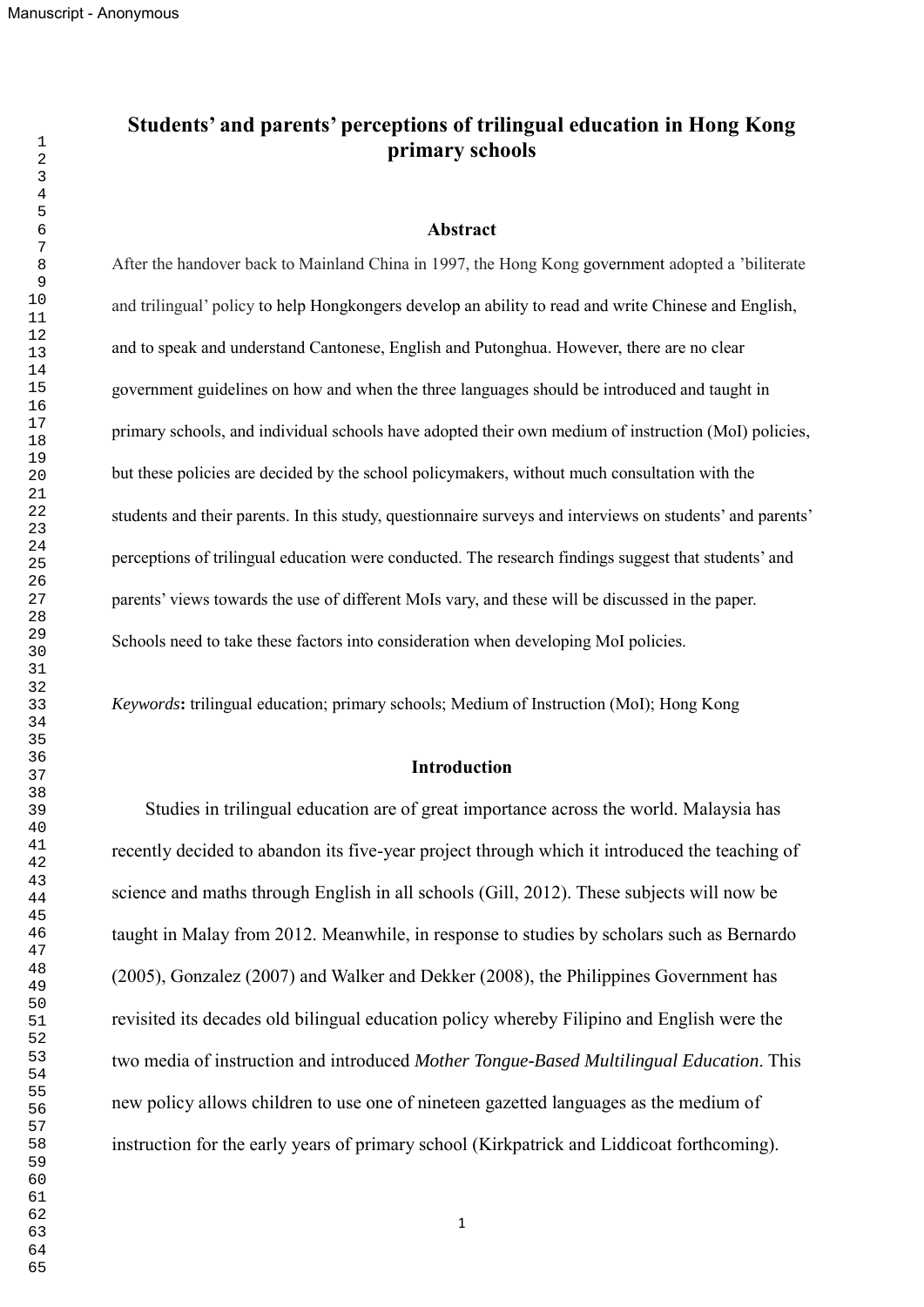At the 2008 South East Asian Ministers of Education (SEAMEO) Centre Directors' Meeting, which was held in Bangkok, the SEAMEO-World Bank project on the *Use of the Mother Tongue as Bridge Language of Instruction in Southeast Asian Countries* was a key item for discussion (Haddad, 2007). In short, many governments and educational institutions are coping with issues connected with language education and the respective role of local languages, the national language and English within national curricula. This interest extends beyond Asia. For example, the creation of citizens who are 'plurilingual' is a key component of the language education policy in the European Union (Beacco & Byram, 2003). Our study focuses on trilingual education in the Hong Kong context.

The overwhelming majority of the population of Hong Kong are first language speakers of Cantonese. Language education policy has a complex history and Bolton (2012) provides an excellent overview, and summaries of the policy are provided in Wang and Kirkpatrick (2013, 2015). Here we provide a brief summary of developments since the Handover of Hong Kong back to China in 1997. The official language policy of the Hong Kong government since 1997 has been to promote a 'trilingual' and 'biliterate' society. This aims to develop students' proficiency in writing English and Chinese, and their capability to communicate in Cantonese, English and Putonghua. To try and ensure this, the Hong Kong SAR government has made a series of language policy reforms, trying to create a reasonable balance among the three languages: Cantonese, English and Putonghua. Educationalists want more teaching in Cantonese on the basis that learning is more effective through that language, parents prefer more teaching in English sooner to prepare children better for university, while those seeking approval from Beijing want a higher priority for Putonghua, the national language. However, Article 9 of the Hong Kong's constitution, the Basic Law (p. 3) states that "In addition to the Chinese language, English may also be used as an official language by the executive authorities, legislature and judiciary of the Hong Kong Special Administrative Region", but it does not state what Chinese language means. The new language education policy enacted in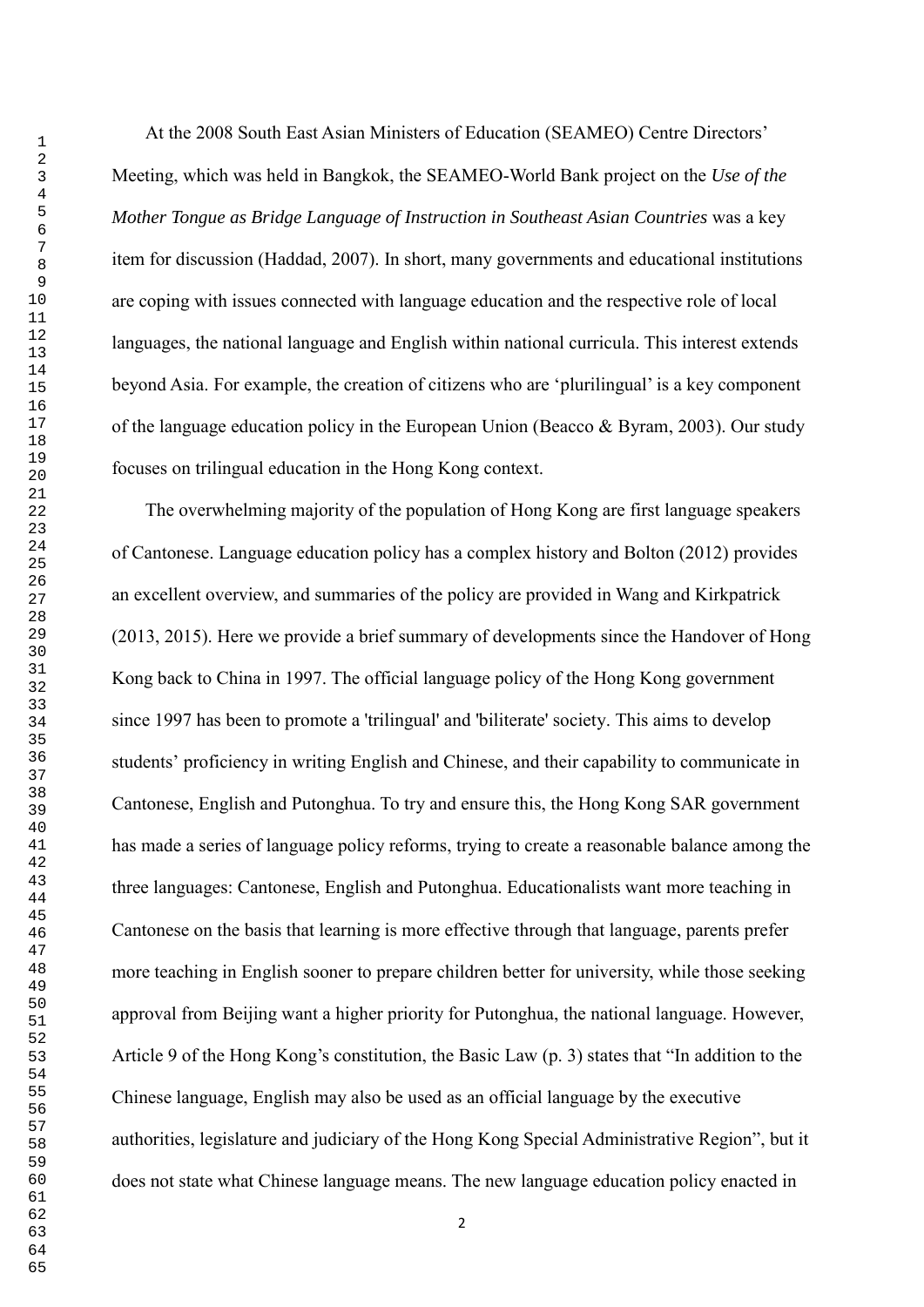1997 included the introduction of teaching Putonghua as a subject in all Hong Kong primary and secondary schools. Meanwhile, Cantonese is used as the medium of instruction for teaching content subjects in CMI primary and secondary schools. In 1998, the Curriculum Development Institute (CDI) of Hong Kong announced that Putonghua would be included in the core curriculum, meaning that all local schools in Hong Kong would offer Putonghua for the first nine years of school. Although the indigenous Hong Kong population uses Cantonese for daily communication, the written Chinese taught in school is Modern Standard Written Chinese (MSWC), the written equivalent of Putonghua (Tse, 2009). Meanwhile, almost all the schools use *hanyu pinyin* (the alphabetic writing system developed for Putonghua) (Davison & Lai, 2007, p. 122). Later in 1999, the Hong Kong government set a 'long term' goal to 'adopt Putonghua as a medium of instruction in the Chinese Language Education' (Curriculum Development Council, 1999, p. 9), while retaining Cantonese as the medium of instruction for other subjects in primary schools. It became part of the official curriculum and a subject for the Hong Kong Certificate of Education Examination (HKCEE) in 2000. Several schools which use Putonghua as the MoI for Chinese Language subject offer several additional Putonghua lessons with the aim to strengthen pronunciation and oral skills. In 2003, the government-appointed Standing Committee on Language Education and Research (SCOLAR) released an action plan to raise language standards in Hong Kong, announcing that 'more studies should be conducted to further understand the conditions necessary for schools to make a successful switch to using Putonghua as the MoI for Chinese language and prevent possible negative outcomes before a firm policy and timetable can be formulated' (Standing Committee on Language Education and Research, 2003, p. 14). The ultimate language goal of this policy is to achieve trilingualism in order to facilitate communication and exchange with the Mainland and the outside world (Pan, 2000, p. 61).

The policy of 'biliteracy and trilingualism', now guiding the curriculum design in Hong Kong language education, has created controversy. One reason for this is that there are no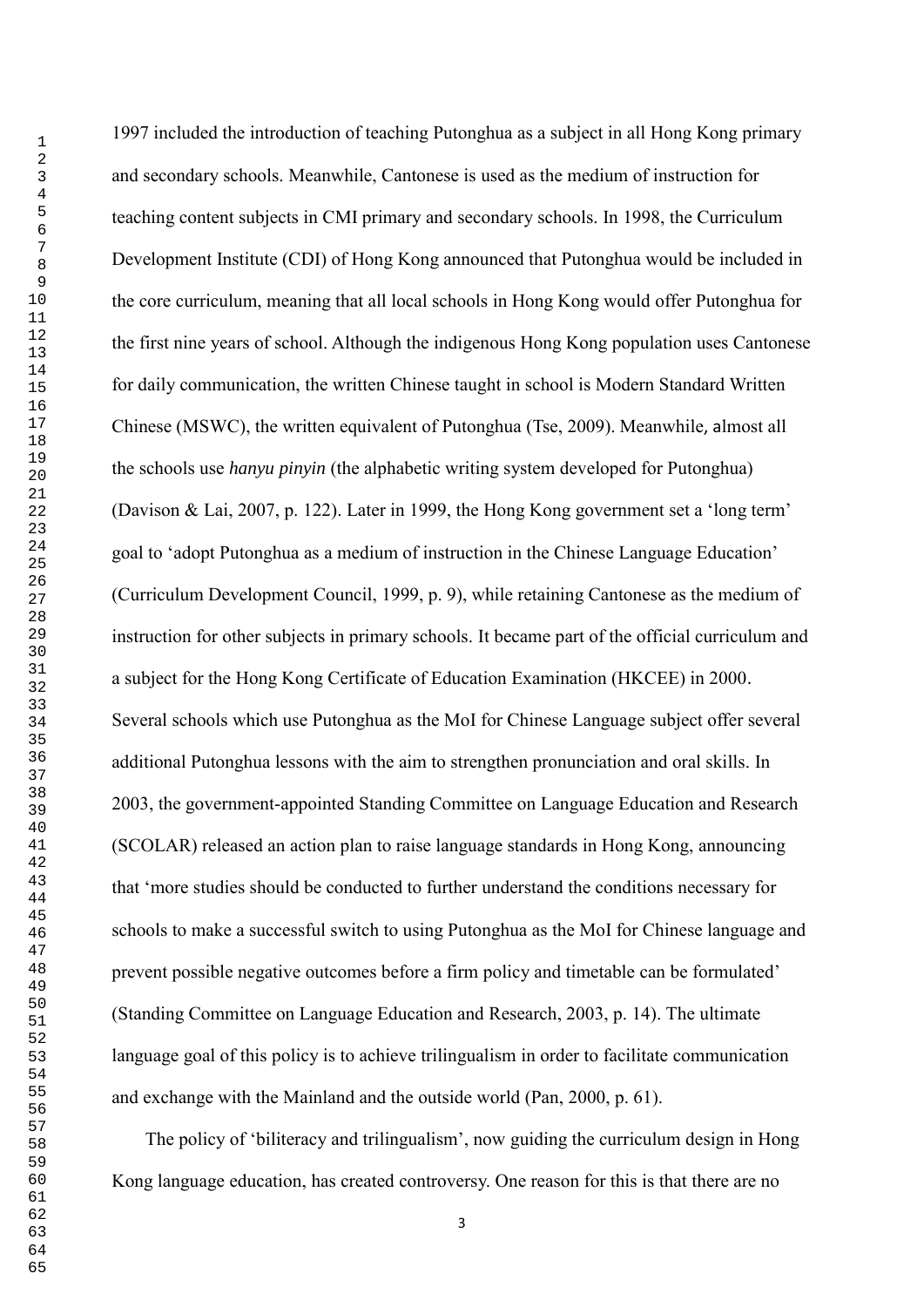government guidelines on the medium of instructions for primary schools. In practice, Hong Kong primary schools do not have an agreed approach for the implementation of trilingual education (Wang & Kirkpatrick, 2013). Wang and Kirkpatrick conducted a further study on trilingual education in Hong Kong primary schools during the period Feb-April 2014. A questionnaire was sent to the principals of 474 primary schools in Hong Kong. The questionnaire was designed to find out how the 'biliterate' and 'trilingual' language policy was being implemented in Hong Kong primary schools and demographical information was also gathered. Altogether 155 schools responded to the survey, representing a response rate of 32.7%. It was found that, without government guidelines, individual primary schools have adopted their own policies regarding the use of medium of instruction in teaching different subjects (Wang & Kirkpatrick, 2015, p. 24). The researchers suggested that follow-up case studies in selected primary schools would be needed to answer some unanswered questions including students' and parents' views towards trilingual education. In addition, the focus of most research on multilingual education is student learning outcomes and test data, rather than students' experiences (Lefebvre, 2012). The present study therefore surveys students' and parents' perceptions towards trilingual education in three of the 155 originally surveyed schools, with the intention of bridging a gap in both the international and local literature. We deliberately chose three schools which were quite different from one another in their demographic make-up, as explained further below.

#### **Methodology**

In order to understand the students' perceptions of trilingual education, we collected both qualitative data and quantitative data in the three schools. To collect quantitative data, a 5 point Likert scale (Strongly Agree, Agree, Neutral, Disagree, Strongly Disagree) questionnaire survey in both Chinese and English was designed. The content of the questionnaire was first validated by experts in this field. Revisions were made based on their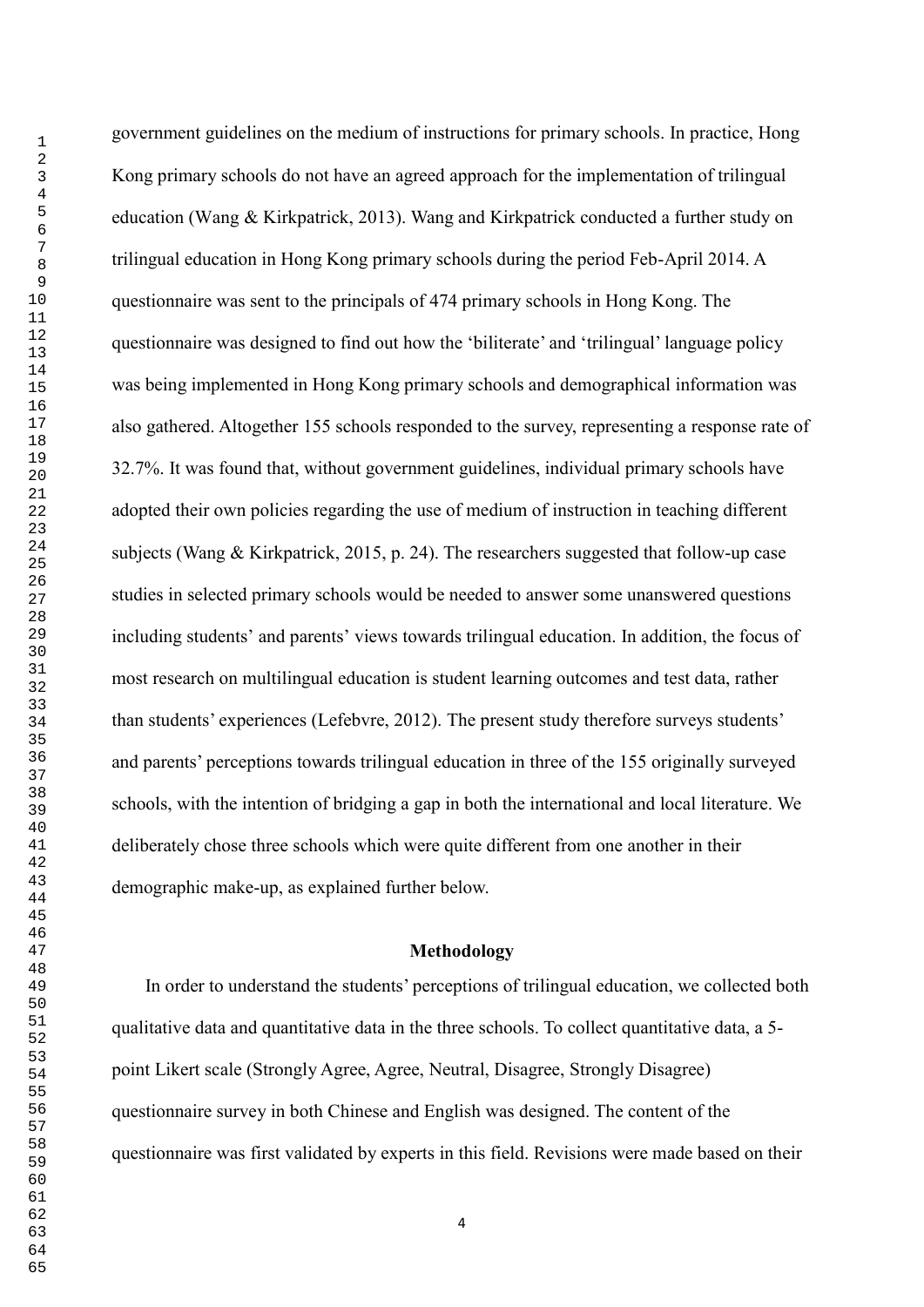feedback, and two items were deleted, resulting in 17 items. A test-retest for reliability was then carried out by using the draft questionnaire. 9 students from School C completed this and the completed questionnaires were collected for reliability analysis. The interval period between test and retest was four weeks. The test-retest reliability coefficient was 0.793 and no item was discarded. After the validation, 405 P4 to P6 students in the three schools completed the validated questionnaire. As for qualitative research, we conducted Students' Focus Group Interviews in Cantonese in School B and School C, while mixed code was used in School A. One student Focus Group Interview was conducted in each of the three schools. In each Focus Group, there were 8-10 P4-P6 student interviewees. In total, 27 students were interviewed (eleven from School A, eight from School B and eight from School C) and each Focus Group Interview lasted for about an hour. Moreover, about ten parents from each of the three schools were interviewed individually so that their views on trilingual education could be collected. On the whole, 31 parents (ten from both School A and School B and eleven from School C) were interviewed and each interview lasted for about 20-25 minutes. Cantonese was used when interviewing local parents, Putonghua was used for parents from the Mainland and English was used for overseas parents. All the interviews, including student Focus Group interviews and parent interviews, were transcribed into English, using the set of transcription conventions developed by Gail Jefferson (1984).

#### **Information of the researched schools**

#### **School A**

A co-educational school established in 1967, School A is located on Hong Kong Island. It was initially a CMI school in which all subjects, apart from English, were taught in Cantonese. In September 2008, the language policy regarding the use of MoI in the Chinese subject changed: Putonghua became the MoI for Chinese. The school is unusual in that it attracts a large number of international students. In the 2014-2015 school year, 271 students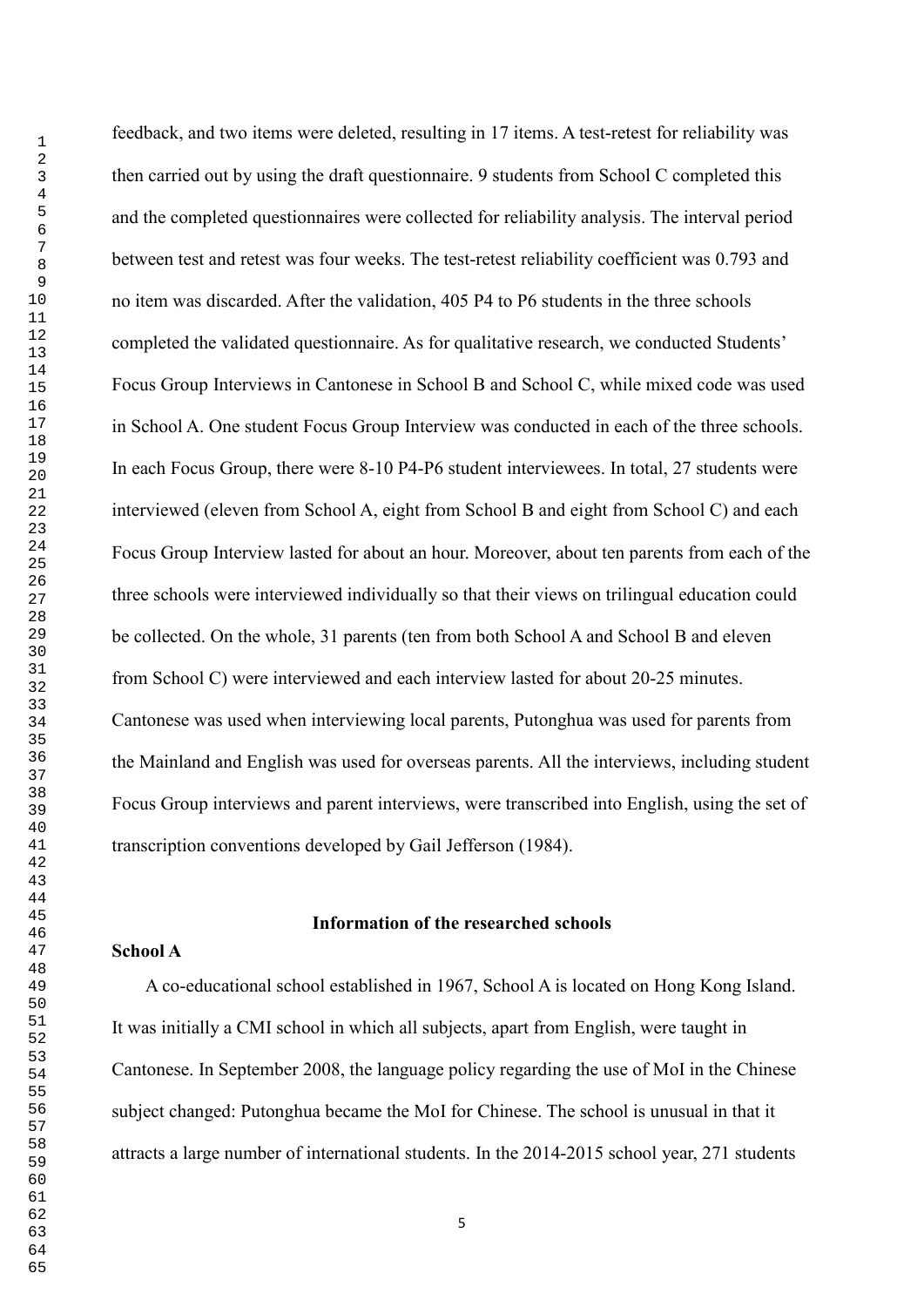were enrolled comprising 23 nationalities , including Chinese (whose mother tongue is Cantonese or Putonghua), Filipino (English and Filipino), British (English), Canadian (English), Indian (Hindi and English), Nepalese (Nepali), American (English), Australian (English), French (French), Japanese (Japanese), Thai (Thai), Egyptian (Egyptian Arabic and English), Indonesian (Indonesian), Pakistani (Urdu), Cameroonian (French), Singaporean (English), Sri Lankan (Sinhala and English), Venezuelan (Spanish), Spanish (Spanish), Swiss (German and French), German (German), Dutch (Dutch), and Nigerian (English) . In order to help the students to strengthen their bi-literacy and tri-lingualism, the school implemented its own school-based Internationalized Curriculum (I.C.) in the academic year 2011-2012. The I.C. is based on the structure of the Hong Kong Primary Curriculum, set by the Hong Kong Education Bureau (EDB) Curriculum Development Institute

[\(http://www.cms.edu.hk/index.php?option=com\\_content&view=article&id=490&Itemid=449](http://www.cms.edu.hk/index.php?option=com_content&view=article&id=490&Itemid=449&lang=en) [&lang=en\)](http://www.cms.edu.hk/index.php?option=com_content&view=article&id=490&Itemid=449&lang=en). Table 1 shows the MoI policies of School A.

(Table 1 here)

## **School B**

School B is another co-educational school, which is the first 'through-train' mode whole day primary school in Tung Chung, the New Territories. Aided or government primary and secondary schools implementing the 'through-train' mode should have the same philosophy and aspiration for education and strive to enhance continuity in primary and secondary education. Moreover, a P6 pupil of a 'through-train' school may proceed to its linked secondary school direct without going through the central allocation process.

[\(http://www.edb.gov.hk/en/edu-system/primary-secondary/applicable-to-primary](http://www.edb.gov.hk/en/edu-system/primary-secondary/applicable-to-primary-secondary/through-train/introduction.html)[secondary/through-train/introduction.html\)](http://www.edb.gov.hk/en/edu-system/primary-secondary/applicable-to-primary-secondary/through-train/introduction.html).

This school started to operate in September 2000. Since its establishment, Putonghua had been used as the MoI in the teaching of the Chinese subject until September 2008. After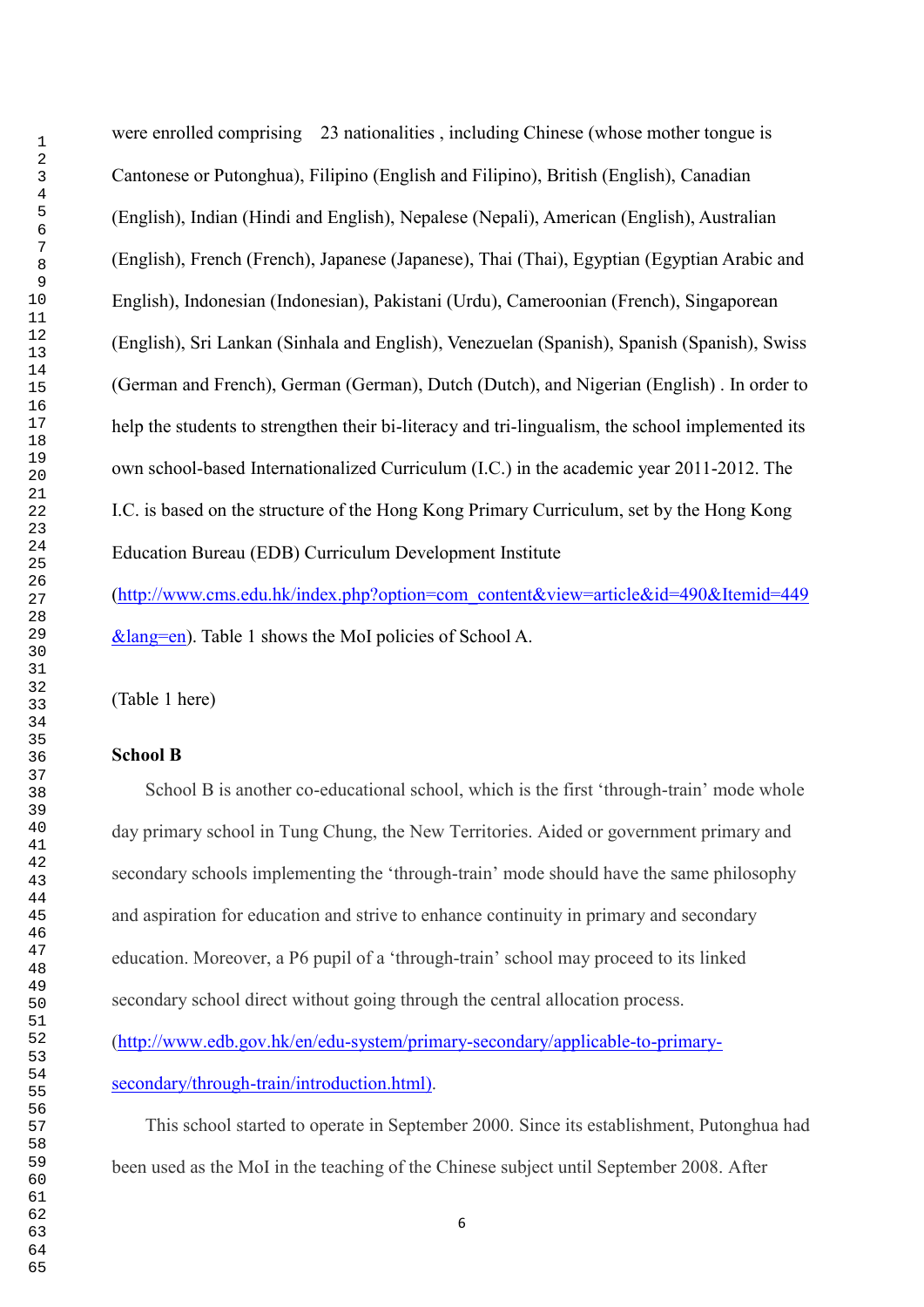seeing the ineffectiveness of using PMI in the teaching of the Chinese subject, the school decided to replace Putonghua by Cantonese as the MoI for Chinese. Table 2 shows the MoI policies of School B.

(Table 2 here)

#### **School C**

Located in Kowloon, School C is a single-sex boys'school. It has a long history as it opened in 1930. The language policy in the school has changed several times throughout the years. In 1972, Chinese was the medium for teaching and learning. Today Putonghua is the MoI for the Chinese subject for P1-P4, and Cantonese is used for P5-P6. Table 3 shows the MoI policies of School C.

(Table 3 here)

In Table 4, a summary of the demographic information of the 3 researched schools is shown for easy reference.

(Table 4 here)

#### **Results and discussion**

In this section, we will report the findings concerning the student survey questionnaire, the student Focus Group Interviews, and parent interviews. The student survey questionnaire (see Table 5) consisted of seventeen questions: Q. 1 was about using Putonghua to teach the Chinese subject; Q. 2 was about the major language(s) used for communication in school; Q. 3 was about the overall evaluation of trilingual education; Q.4-7 were about the role of codeswitching / code-mixing in teaching and learning; Q.8-12 were about students' learning progress in the three languages; and Q.13-17 were about students' confidence in achieving good proficiency in the three languages on graduation.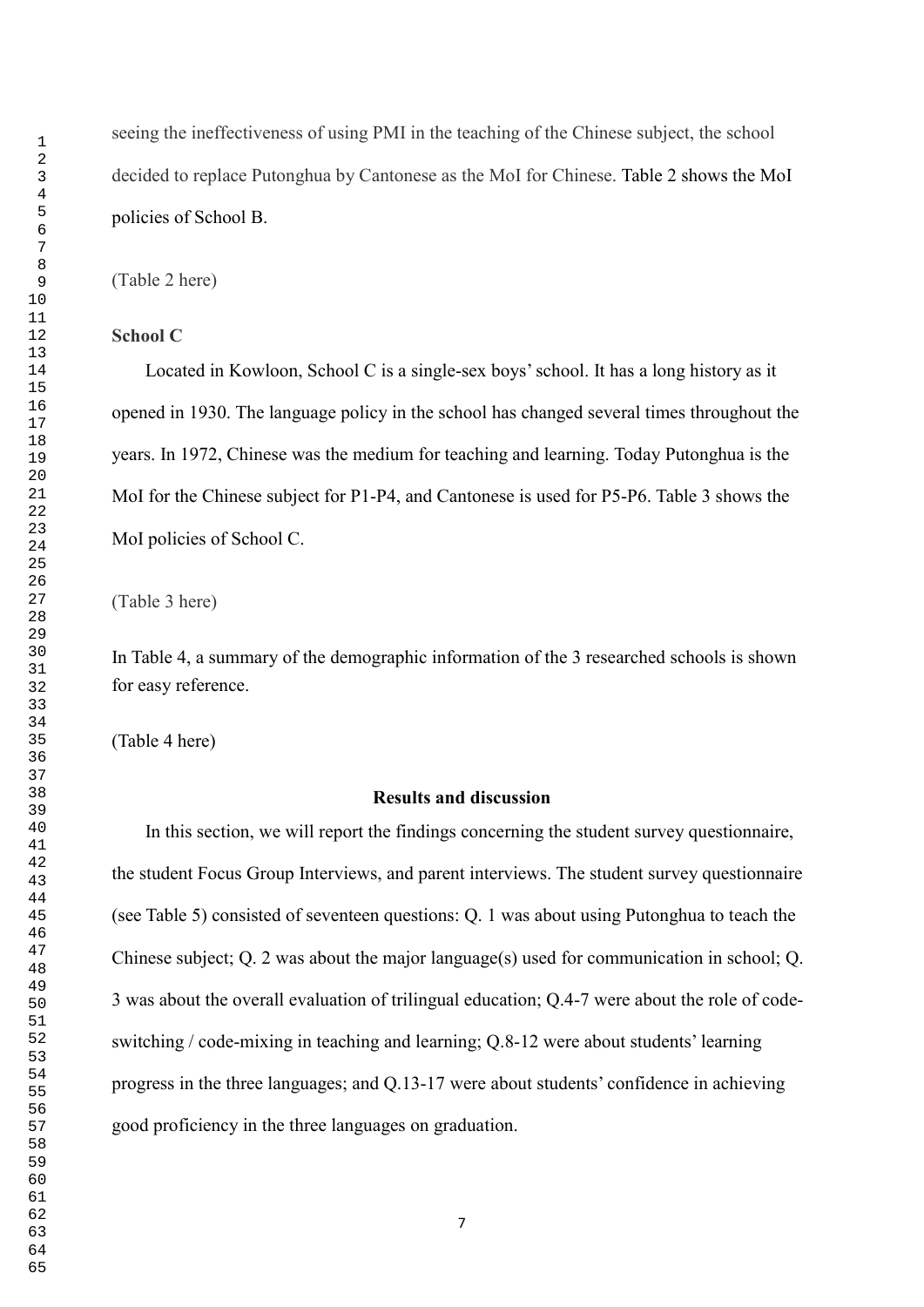(Table 5 here).

#### **The appropriateness of using Putonghua to study the Chinese subject**

As more and more primary schools are using Putonghua as the MoI for teaching the Chinese subject, largely as a result of parental preference, there has been much public debate about the effectiveness of using Putonghua versus Cantonese as the medium of instruction in Chinese language lessons (Tse, 2009, p. 245). This is why it is important to study the students' attitudes towards using Putonghua as the MoI in the study of the Chinese subject.

Both School A and School C use Putonghua as the MoI for teaching the Chinese subject. However, School C changed its MoI policy in teaching the subject in the school year 2014- 2015. Cantonese is now used for P5 and P6, while Putonghua is used from P1 to P4. In the survey, students from School C were more negative towards using Putonghua in studying the Chinese subject, as Figure 1 shows that 30% of students from School C chose 'strongly disagree' regarding this item compared to only 4% in School A.

(Figure 1 here)

Figure 1. Students' feedback on the appropriateness of using Putonghua in studying the Chinese subject

In the interview, the interviewees who are not ethnic Chinese in School A noted that it was easier for them to learn how to speak Putonghua (PTH) than to learn how to write in Chinese. This is because it is easy to learn the *pinyin* (the alphabetic writing system developed for Putonghua) of the words, but it is difficult to learn to write Chinese characters. Although there are Romanization methods for Cantonese, they are not taught in school. Some teachers allowed them to use English to raise questions in the Chinese lessons. The teachers would then show the students how to ask the questions in Cantonese or Putonghua and then require them to repeat the questions in Cantonese or Putonghua. A Canadian student in P4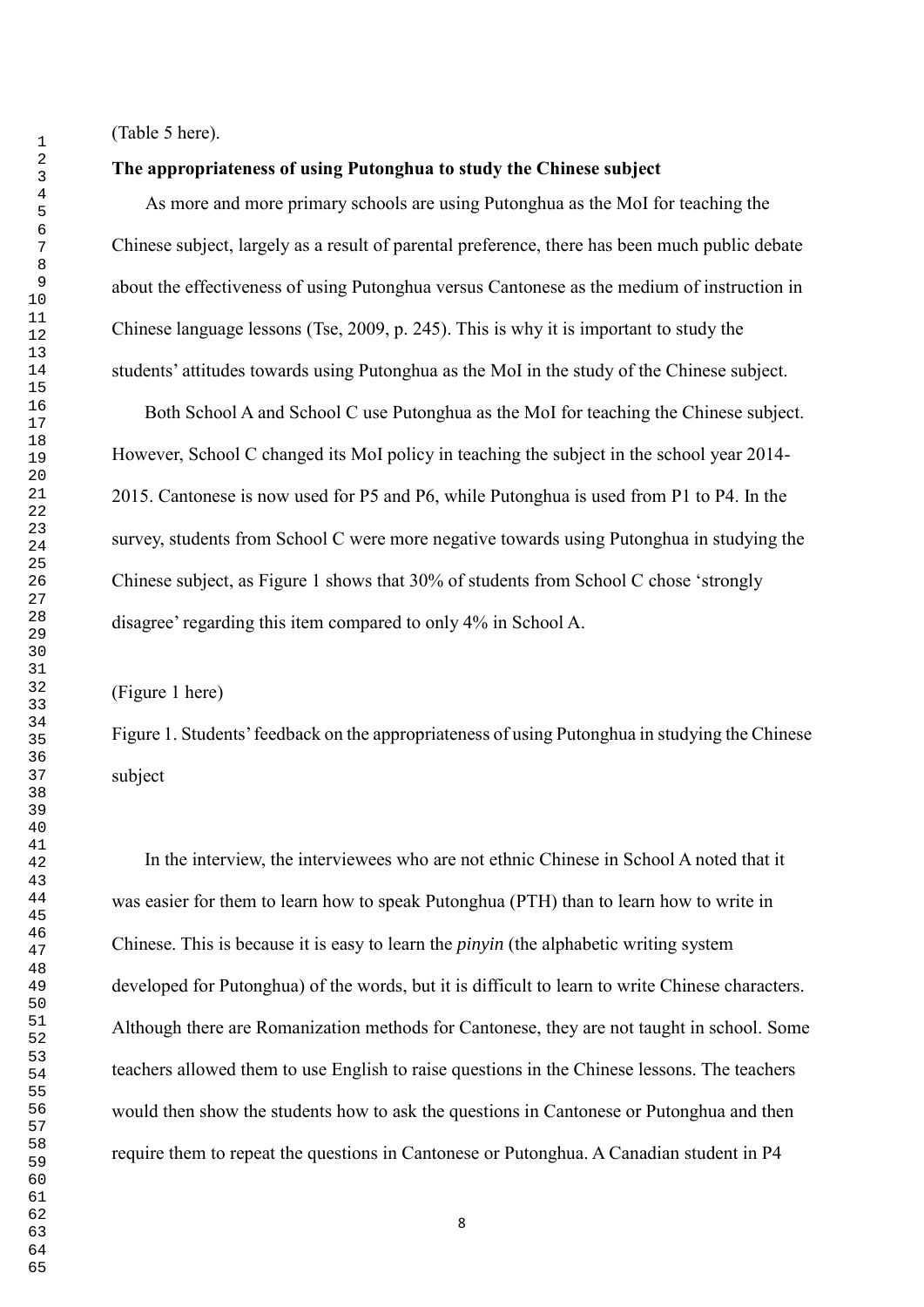stated, 'When we ask questions in English, the teachers will show us how to say it in Cantonese/PTH and we are encouraged to repeat it in Cantonese/PTH.'As a result, they could learn the two languages, Cantonese and Putonghua.

P5-P6 student interviewees from School C said that they preferred Cantonese as the MoI for the Chinese subject. A P6 student (who had been using PTH to study the Chinese subject in the past five years) said, 'I think it's better to use Cantonese to study the subject. It is because some students could not understand the teacher well when PTH is used.'A P5 student (who had been using PTH to study the subject in the past four years) said, 'I prefer using Cantonese. My Dictation performance would be affected if the words are pronounced in PTH as there are always misunderstandings when hearing the pronunciations.'

From the student Focus Group Interviews, we feel that the Cantonese speakers who prefer using Putonghua to study the Chinese subject think they can learn both Putonghua and Cantonese. However, students who do not favor the use of Putonghua are, not surprisingly, those who do not understand Putonghua. As a result, they are inattentive and noisy in class as they find the Chinese lessons boring. There are fewer interactions between teachers and students and fewer students are willing to answer the teachers' questions when using PTH. For example, a student from School C said, 'I also prefer using Cantonese because some of the words in PTH are retroflex and when we do not pronounce them properly, they will become other words with different meanings, making classmates laugh. Since we learnt Cantonese when we were very young, it is easier to understand the teachers.'

#### **Students' acceptance of the trilingual education model implemented in the schools**

Students from School A enjoyed the trilingual education the most as they gave this item the highest mean score of 3.99 (average mean score across the 3 schools being 3.73). The interviewees who are not ethnic Chinese of School A showed their willingness to learn more languages, especially Cantonese, so that they can communicate with local people. A P6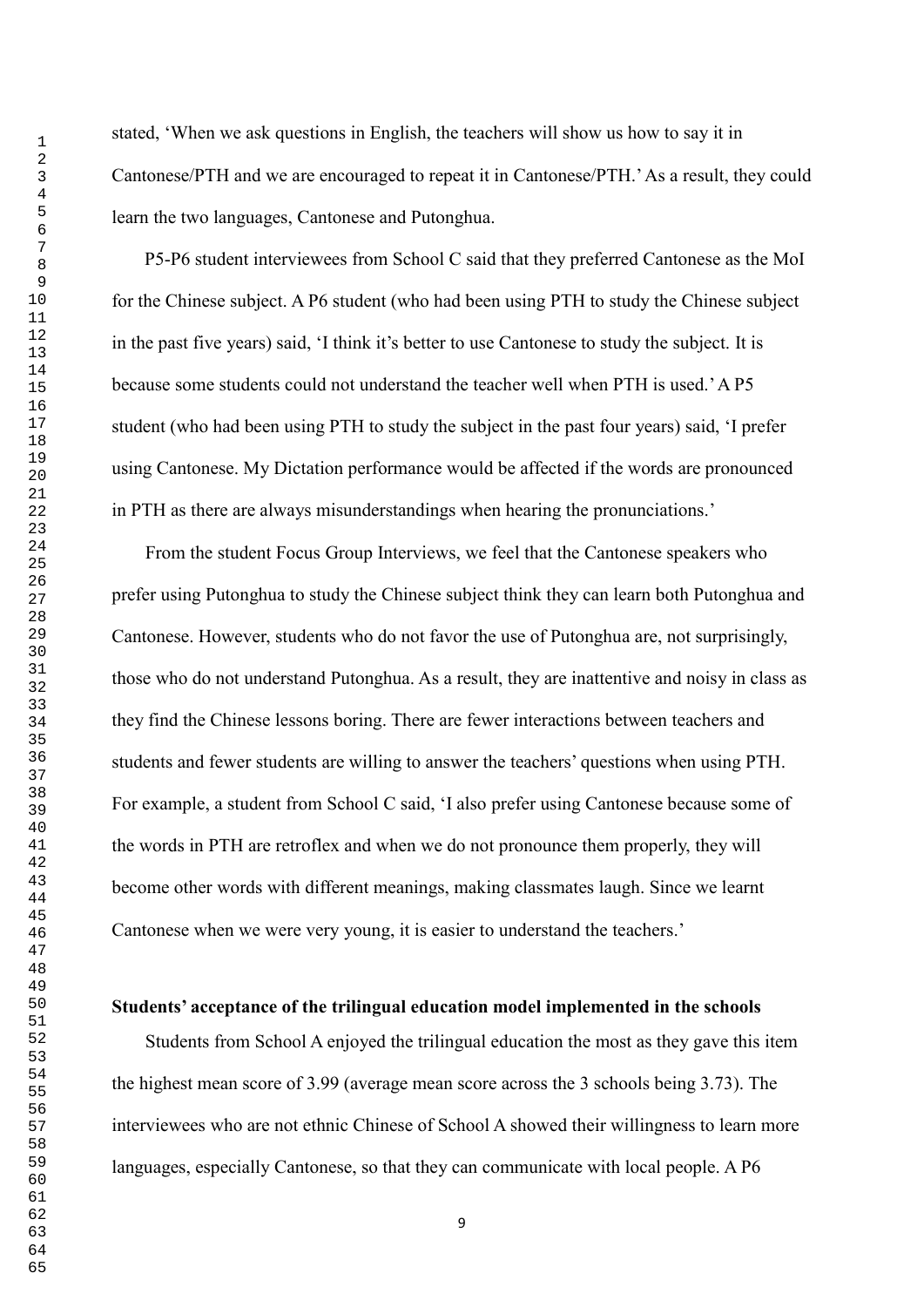student from Africa in School A said, 'I like learning the three languages because it will be more convenient for me to order food in a restaurant either in Cantonese or in PTH.'A P4 Filipino said, 'If I learn Cantonese, I can help my mom to translate when buying things in the market.'Another Filipino student remarked, 'In the past, I could not understand even one word in Cantonese, but now I am happy that I can understand more and more words in Cantonese'.

The P5-P6 interviewees of School C preferred using Cantonese in the study of the Chinese subject and this may explain the reason why students of this school enjoyed the trilingual education the least. Moreover, they gave this item a mean score of only 3.52, which is below the average mean score of 3.73. An interviewee from School C said, 'I preferred using Cantonese in the study of the Chinese subject. If PTH was used, some classmates would find the lesson boring and became inattentive or fell asleep. Some even failed to answer the teacher's questions, affecting their academic results and thus their learning attitude became worse. This year the situation is improved as Cantonese is used.'

Figure 2 shows a comparison of students' acceptance of the trilingual education model in the 3 schools.

#### (Figure 2 here)

Figure 2. Students' acceptance of the trilingual education model in the researched schools

#### **Students' perceptions of code-switching/code-mixing in learning**

According to Li (2008, p. 76), 'code-switching' (CS) refers to "the alternate use of two or more languages in an extended stretch of discourse, where the switch takes place at sentence or clause boundaries. When the switch takes place within a sentence or clause, the term 'code-mixing' (CM) is preferred". Researchers generally agree that code-mixing/codeswitching benefits student learning. Li (2008, p. 75) believes that "code-switching has great potential for helping the bilingual teacher to achieve context-specific teaching and learning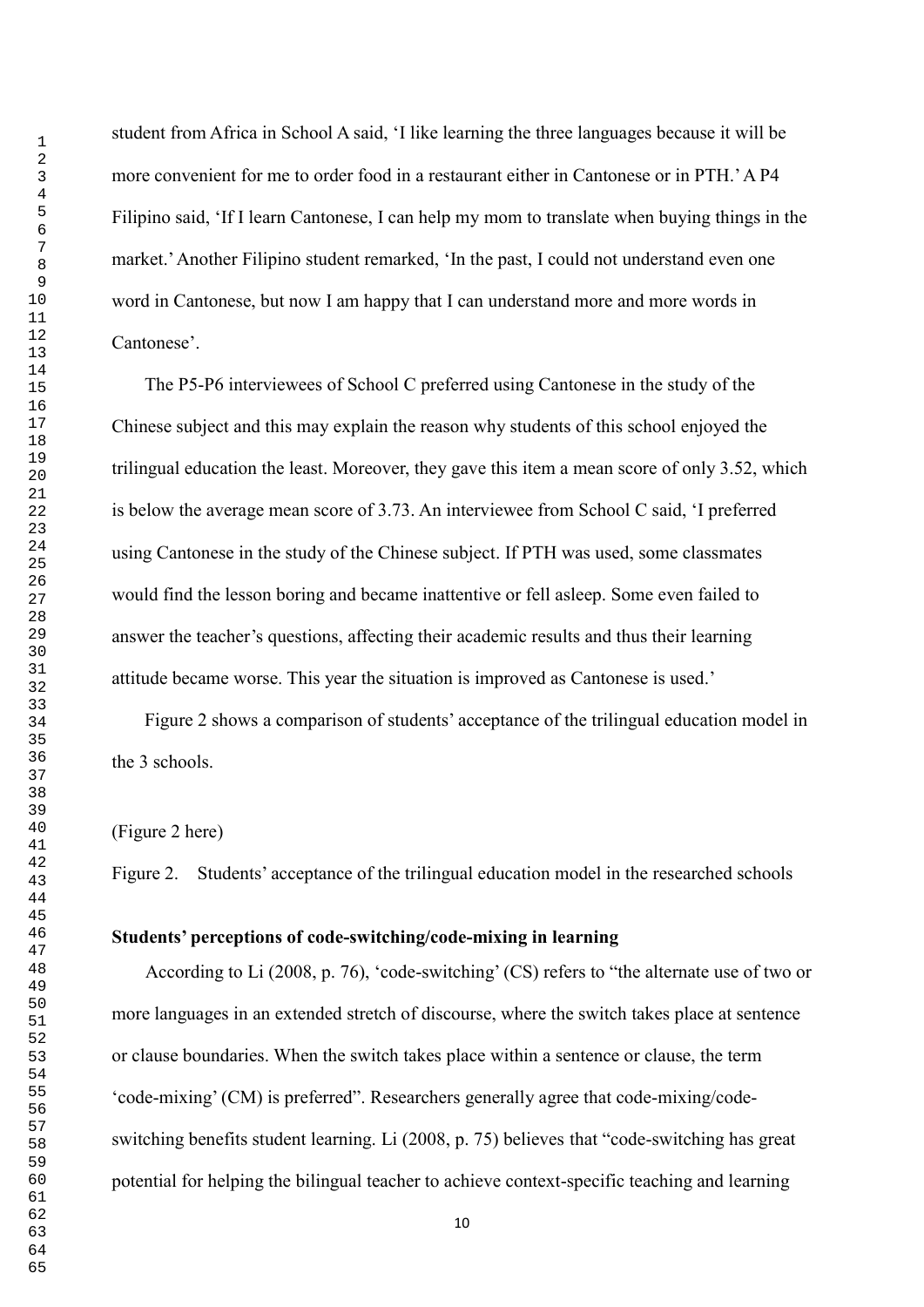goals like clarifying difficult concepts and reinforcing students' bilingual lexicon…". Hirvela and Law (1991, p. 37) claim that "in certain forms and in the teaching of certain subjects, mixed code teaching might be the most effective means of instruction…" The findings in the study show that, to a certain extent, code-mixing/code-switching benefits students' learning.

Students from School A were more accepting of switching from one language to another when studying different subjects in the school as they gave the highest mean score of 3.83 to Q4 which is above the average mean score of 3.69. Students from this school also found code-switching/code-mixing in different subjects most useful for their language development in general as they gave a mean score of 4 to Q7 which is above the average mean score of 3.68, while the mean scores of the other two schools are below the average mean score. The P5 interviewees who are not ethnic Chinese in School A would like their teachers to codeswitch between Cantonese/Putonghua and English in Chinese subject lessons, and between Cantonese and English in Mathematics lessons. A P5 Filipino said, 'I prefer the teachers code-switching between English and Cantonese/Putonghua in Chinese lesson so that I can remember the content better and learn more Chinese words.'Another P5 Filipino said, 'Most of the subjects are taught in Cantonese and we really do not understand if the teachers do not explain in English. I would like the teachers to use English to help me understand the content.' Two P4 Filipinos pointed out that they sometimes used code-mixing when communicating with local students because they thought this would be easier and could be understood, e.g.,

'你有冇 finish your homework?' meaning 'Have you finished your homework?'

'我爸爸 (in PTH) is good.' meaning 'My father is good.'

Students' opinion on code-switching/code-mixing varied in School B. On one hand, the mean scores of Q4-Q6 from School B are above the average mean scores while the mean score of Q7 is a bit below the average. In School B, about half of P4-P6 students found codeswitching/code-mixing in different subjects useful for their language development in general,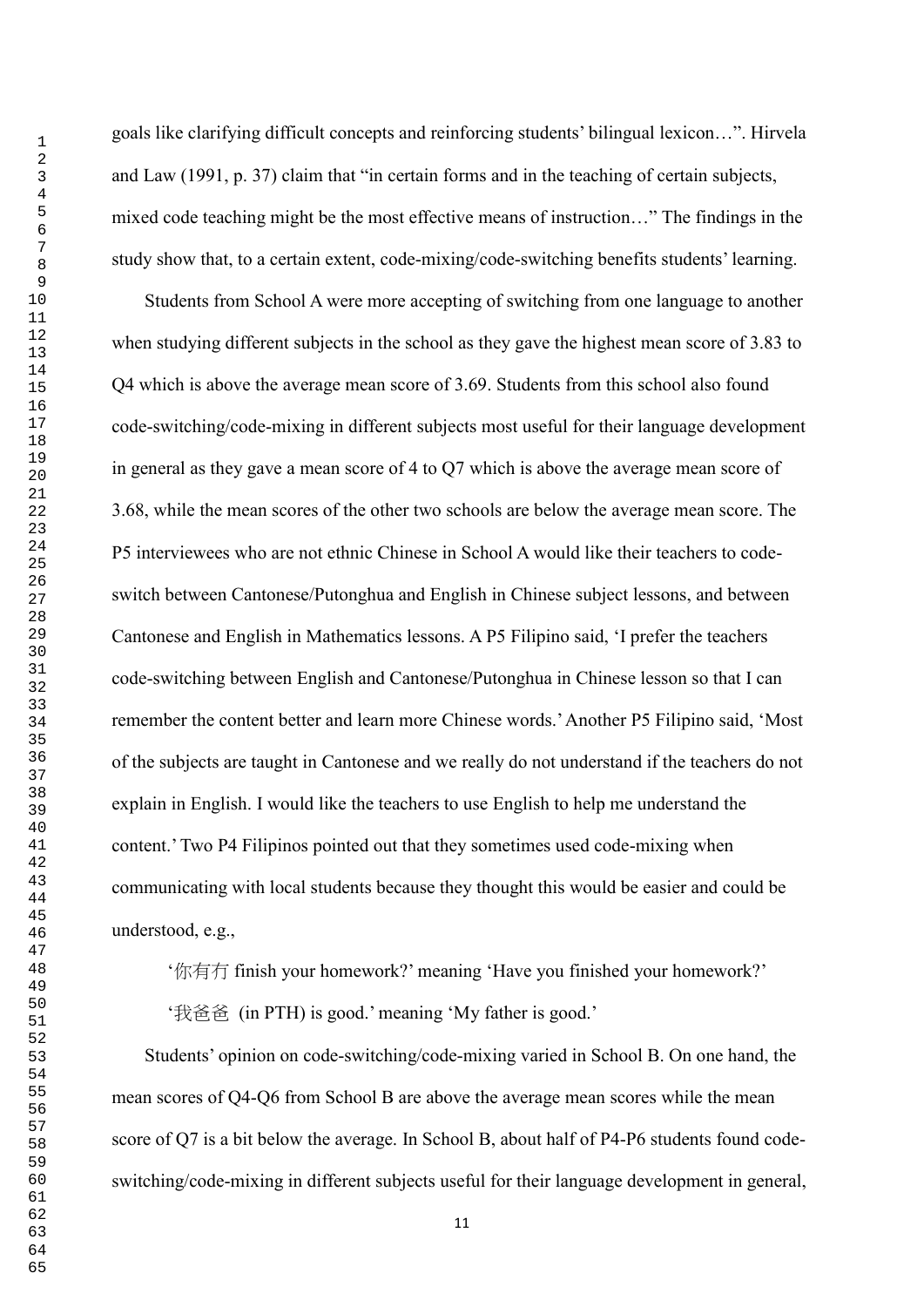while 15% of them did not agree and 27% of them were neutral  $(Q7)$ . On the other hand, five out of eight interviewees did not find code-switching in different subjects useful for their language development in general. One student said, 'We can't learn a language if we are too dependent on teachers' translation.' More students from School B found themselves codeswitching between English and Cantonese during the study of the English subject as they gave the highest mean score of 3.53 to Q5 which is above the average mean score of 3.41. One student said, 'We can easily understand what the teachers say if Cantonese is used to explain the English vocabularies.'

Fewer students from School C found code-switching/code-mixing acceptable as the mean scores of Q4-Q7 of this school are below the average mean scores. There are reasons to explain this phenomenon. First, all the students in School C are local Hongkongers. Second, Cantonese is the major MoI in most subjects in the school. Third, teachers insist on using almost 100% English in English lessons and almost 100% Putonghua in Chinese subject lessons (P1-P4) and in Putonghua subject lessons (P1-P6). Fourth, P6 students were anxious about their promotion to secondary education. For example, a P6 interviewee said, 'I appreciate my teacher using 100% English in English lessons. It is because we need to well prepare ourselves now and adapt to such a learning environment; otherwise, it will be more difficult for us to adapt to an EMI secondary school.'

Figure 3 shows a comparison of students' feedback on code-switching/code-mixing in learning.

(Figure 3 here)

Figure 3. Students' feedback on code-switching/code-mixing in learning

#### **Students' learning progress of the three languages**

Students from School A were most satisfied with their progress in the study of written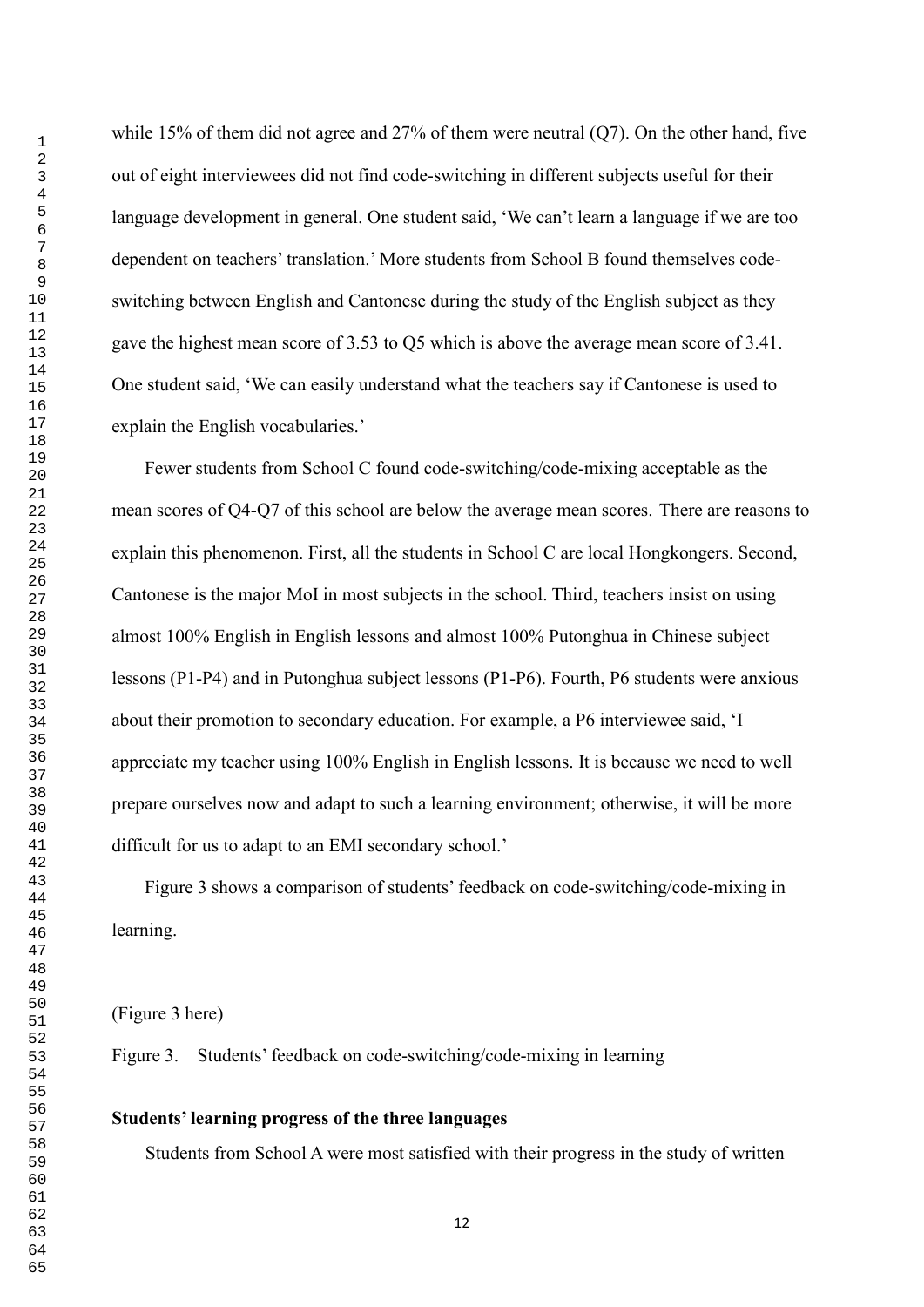English (Q8) and spoken English (Q10), while they were least satisfied with their progress in the study of Putonghua (Q12). A P4 Filipino said, 'I am most satisfied with my progress in the study of English and I am trying to learn more Cantonese and PTH.' Nine out of eleven interviewees in School A showed that they were not satisfied with their progress in the study of Putonghua. A P4 Canadian pointed out, 'I can't speak in PTH, but only know how to count the numbers in PTH.' The one student who was satisfied with her progress in the study of Putonghua comes from Taiwan, and Putonghua is her mother tongue.

Students from both School B and School C were most happy with their progress in the study of Cantonese (Q11). They gave the highest mean scores to this item (4.29 and 4.24 respectively) which are above the average mean score of 4.15. They were also happy with their progress in the study of written Chinese (Q9). The mean scores of this item from both schools are 3.81 which are above the average mean score of 3.7. Students from School B were least satisfied with their progress in the study of written English. For example, they gave a mean score of 3.56 to Q8 which is below the average mean score of 3.61. Indeed, only two out of eight interviewees were satisfied with their progress in the study of written English, while all were satisfied with their progress in the study of spoken English, and five were satisfied with their progress in the study of Putonghua. Students from School C were least happy with their progress in the study of Putonghua. They gave a mean score of 3.41 to Q12 which is below the average mean score of 3.47. And only four out of eight interviewees reported that they were happy with their progress in the study of Putonghua.

Figure 4 shows a comparison of students' feedback on their learning progress of the three languages.

(Figure 4 here)

Figure 4. Students' learning progress of the three languages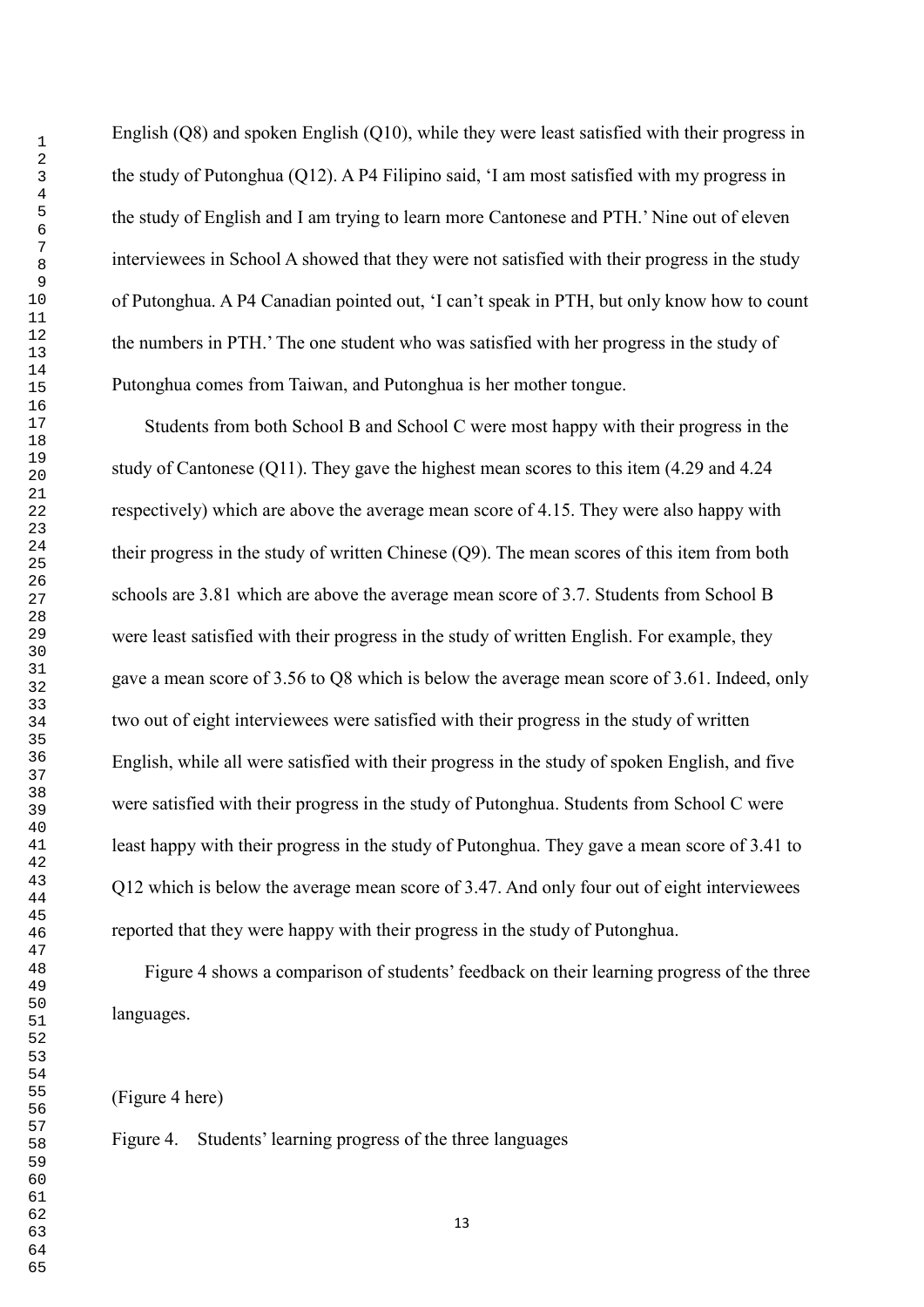#### **Students' confidence in achieving good proficiency in the three languages**

Students from School A were most confident in achieving good proficiency in both spoken and written English on graduation as they gave Q15 & Q13 the highest mean scores of 4.31 and 4.24, above the average mean scores of 3.77 and 3.73 respectively. A P4 interviewee said, 'Both my spoken and written English can be enhanced when I complete P6 because we have a good English-language environment in school.' Students in this school were least confident in achieving good proficiency in Putonghua as they gave the lowest mean score of 3.36 to Q 17 which is below the average mean score of 3.47. A P5 local student said, 'My Putonghua is bad. I lose my confidence in it and I don't think I can make progress in PTH when I graduate next year.'

Students from both School B and School C were most confident in achieving good proficiency in Cantonese as they gave the highest mean scores to Q16 (4.11 and 4.19) which are above the average mean score of 4. 05. Students from both School B and School C were also confident in achieving good proficiency in written Chinese as they gave Q14 the second highest mean scores but only the mean score of School C (3.95) is above the average mean score of 3.78. The reason accounting for their confidence in achieving good proficiency in Cantonese is because Cantonese is their mother tongue. Students who speak Cantonese at home will not worry about their proficiency in Cantonese, regardless of the languages used in school. Students from School B were least confident in achieving good proficiency in written English when they graduate as they gave the lowest mean score of 3.54 to Q13, which is below the average mean score of 3.73. In the Focus Group Interview, all the interviewees in School B showed that they were confident in achieving good proficiency in spoken English when they graduate as they agreed the school has provided them with a rich English language environment. However, only one out of eight interviewees showed confidence in written English.

Students from School C were the least confident in achieving good proficiency in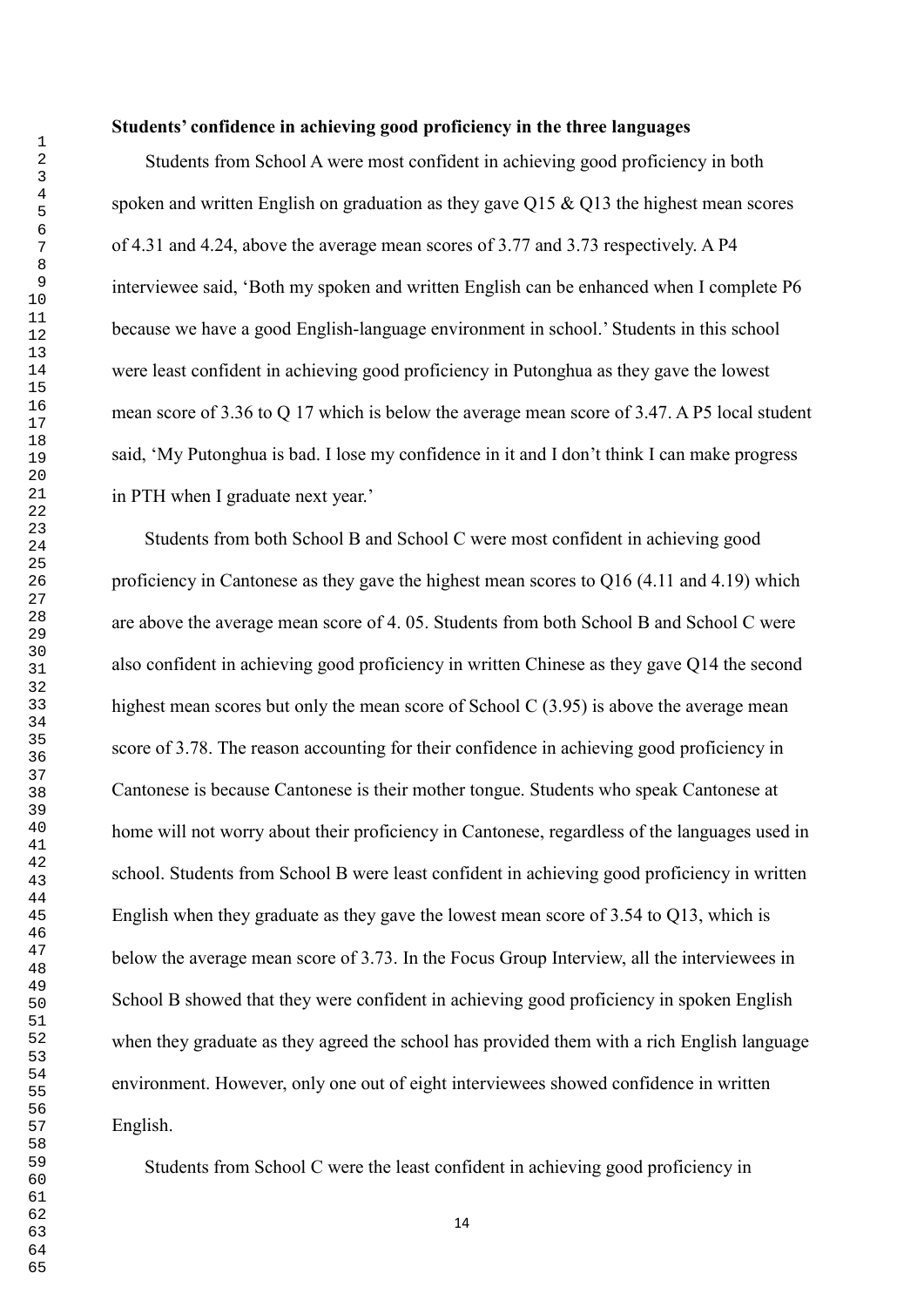Putonghua when they graduate as they gave the lowest mean score of 3.47 to Q17 which is below the average mean score of 3.49. Only four out of eight interviewees expressed confidence in their language proficiency in Putonghua. One P6 interviewee said, 'I have more confidence in English than in Putonghua. In English, we just need to spell the words but we need to put more time on practicing pinyin (聲母及韻母) in PTH which is rather difficult. Otherwise, we cannot learn PTH well.'

Figure 5 shows a comparison of students' views on their confidence in achieving good proficiency in the three languages.

#### (Figure 5 here)

Figure 5. Students' confidence in achieving good proficiency in the three languages

In summary, students in School A (a mixture of many nationalities) were most positive about the trilingual education model adopted in their school. Students in School C (100% local Hongkongers) were least positive about the trilingual education model adopted in their school. Students in School B (67% local Hongkongers, the rest from other ethnic backgrounds) hold a view in-between. Using Putonghua to teach the Chinese subject in Hong Kong is still controversial. Local Cantonese students seem to prefer using Cantonese as the MoI, but students from other ethnic backgrounds seem to be more positive towards using PTH. Students seem to be quite positive towards code-mixing /code-switching. The trilingual education models adopted in different schools seem to affect students' respective proficiency level in the three languages, and their confidence in achieving proficiency in these languages.

## **Parents' perceptions of trilingual education in Hong Kong primary schools**

Ten female parents of different nationalities in School A were interviewed: five were locals, three came from the Mainland, and one each from the Philippines and Australia. The local parents had an understanding of trilingual education policy in school and its goals and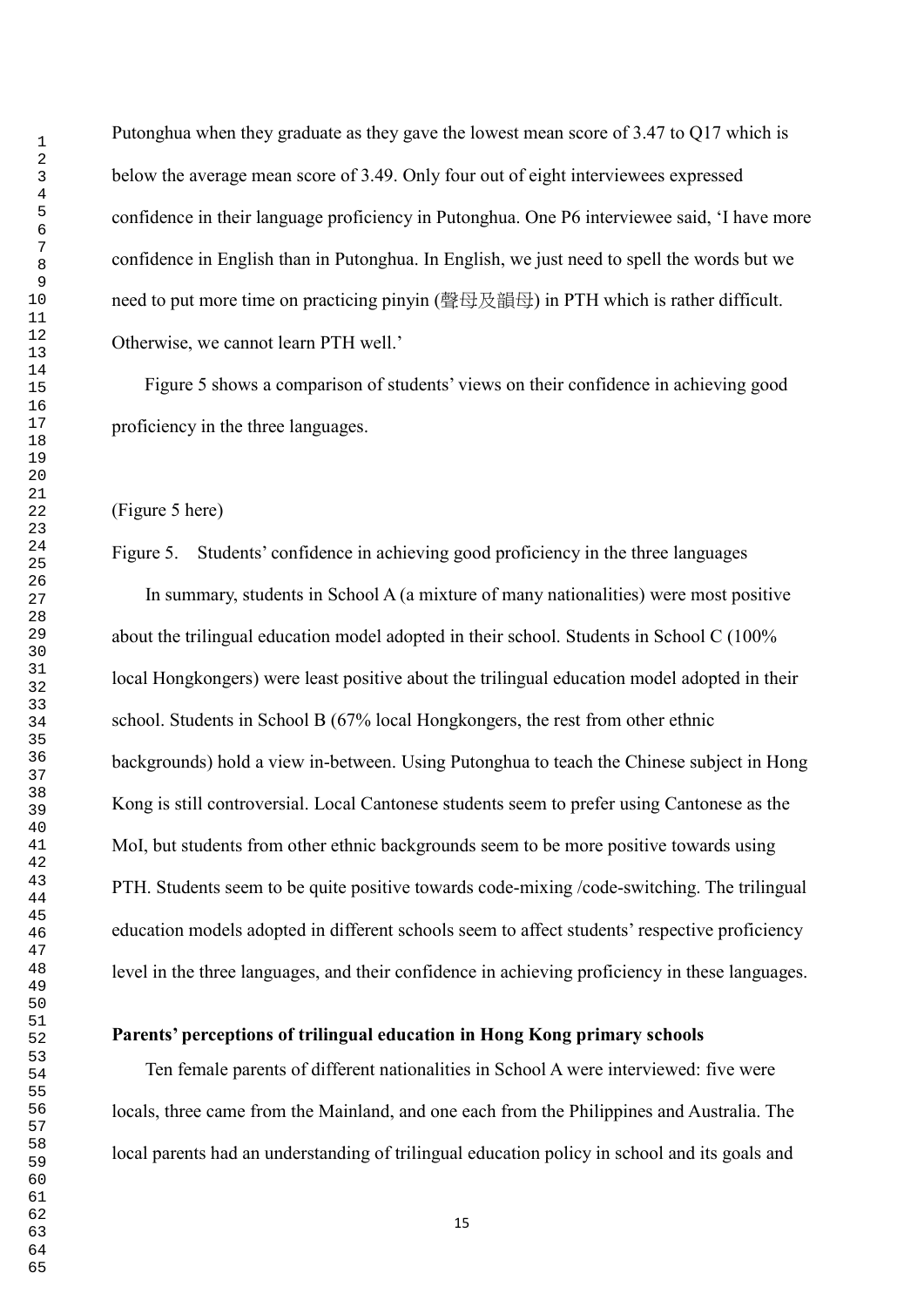three agreed that the trilingual education model in the school was an attractive feature when choosing the present primary school for their children, while the other two disagreed. The latter two chose the present school because of the small-class teaching and because of family connections. As one of them said, 'I chose this school for two reasons. First, this is the alumni school of my husband and second, it is close to our home.' The three parents from the Mainland chose the present school because Putonghua is used as the MoI in the study of the Chinese subject while the two parents from other countries chose the school because English is the major language used in teaching and because the school was introduced to them by their friends. In general, the local parents and those from the Mainland were happy to see that English was the major language used in school as they all wanted their children to have good proficiency in English. One parent pointed out, 'Using more English is advantageous to students as most popular secondary schools are EMI schools. I know many schools use Cantonese in teaching Mathematics which poses a problem to students when they go to EMI secondary schools.' The local parents and those from the Mainland thought the school provided the students with a rich language environment, especially there are many students who are not ethnic Chinese in the school. Also, they noted that their children were eager to communicate with these students in English and as a result their language proficiency in English had been enhanced. 'My son is now brave enough to speak in English with the students who are not ethnic Chinese. He now understands what the teachers teach in class. His speaking and listening skills in English are improving. His English proficiency will be enhanced because the school provides students with a rich English-language environment.' Eight parents (the locals and those from the Mainland) were also supportive of using PMI in the study of the Chinese subject as they all agreed that PTH is becoming more and more important in the world, and they felt that, with the use of Putonghua as the MoI in Chinese, the students' writing skill in Chinese can be enhanced. 'The advantage of using PMI in the study of the Chinese subject is that students can write down what they say', said by one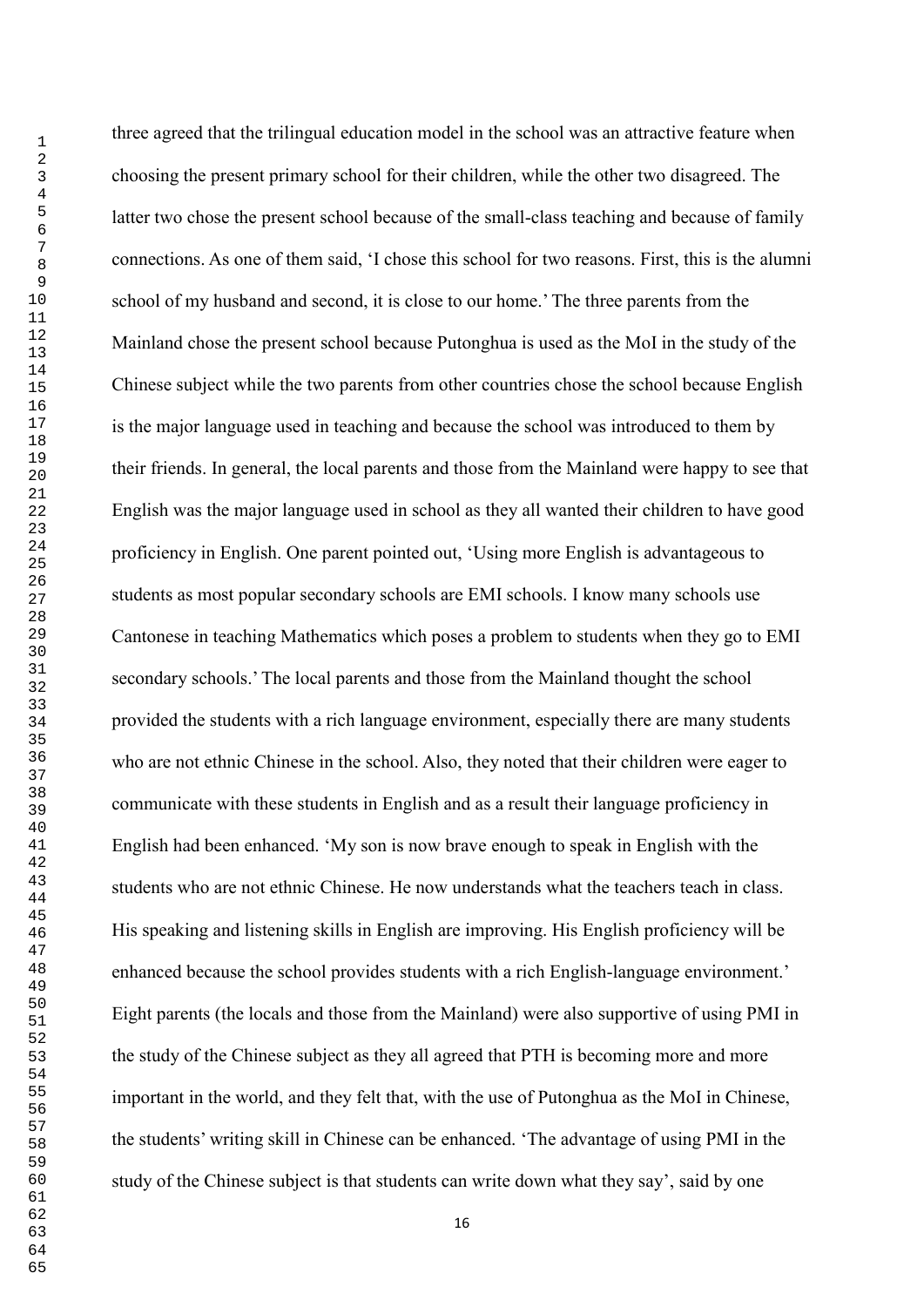parent. The two parents from overseas were neutral about this policy. The parents from the Mainland found that their children could catch up with Cantonese and English very easily. In contrast, the parents from overseas found that it was difficult for their children to learn Cantonese and Putonghua, especially written Chinese. They all agreed that small children could learn other languages in the early years of school, especially the more able students. One parent pointed out, 'I think students can learn other languages as soon as possible. You see there are many students who are not ethnic Chinese in this school because their parents want their children to learn PTH, which is a very important language.'

Ten female parents were interviewed in school B. Two did not have a good understanding of trilingual education policy in school. One had come from Shanghai about a year ago and she chose the present school because of its Christian religion and the closeness of the school. She said, 'I searched for Christian schools nearby on internet. I found this Christian school with English, Cantonese and Putonghua.'Another parent pointed out that the trilingual education model in school was not typical because Cantonese is used as the MoI for the Chinese subject and Putonghua is only used as the MoI in the Putonghua subject. Also, most of the other subjects are taught in Cantonese. She stated, 'Trilingual education is not very obvious in this school. It is because only the PTH subject is taught in PTH, Mathematics is taught in English and the other subjects are taught in Cantonese and I find this is not a typical trilingual education model.' Two other parents, however, agreed the trilingual education model in the school was an attractive feature when choosing the primary school for their children, although one claimed she was a bit indecisive when she knew that English was used as the MoI for Mathematics as she said, 'I did take this into consideration. But I was a bit indecisive when I knew that Mathematics is taught in English.' The other parents chose the present school for their children for different reasons, including the school motto, the closeness of the school, the school religion and family connections. One parent claimed, 'Trilingual education is not the reason I chose this school for my child. The reasons are that I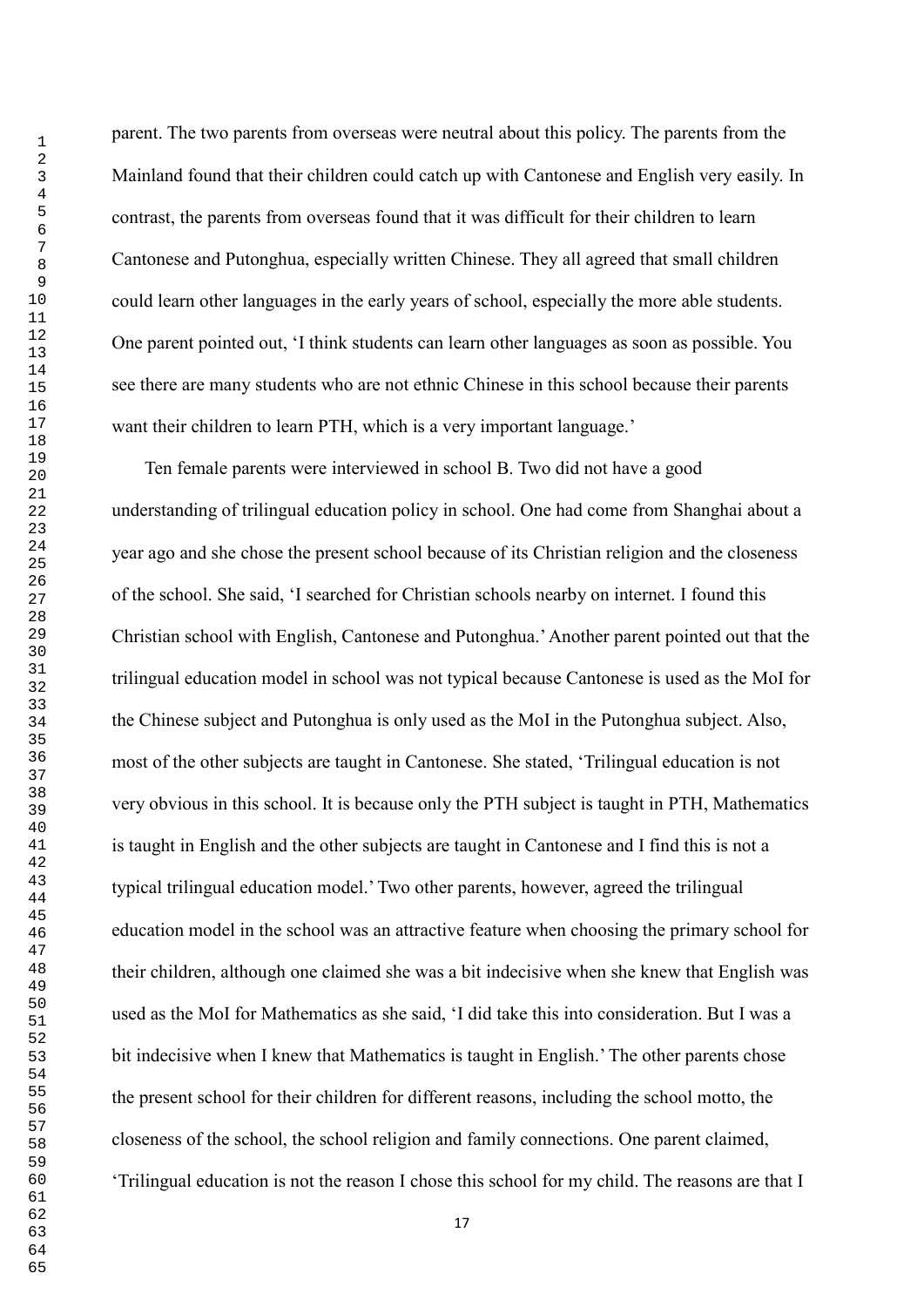am a graduate of this school and this school has a good reputation among the parents in this community.' Three parents were against the use of Putonghua in teaching the Chinese subject for a range of reasons. For example, one parent said, 'I do not agree with the use of PMI in teaching the Chinese subject because I am afraid of the insufficiently qualified PTH teachers.' Another claimed, 'I personally oppose the use of PTH as the MoI in the study of the Chinese subject. Our mother tongue is Cantonese and we speak in Cantonese at home and thus we cannot provide her with a rich PTH-language environment.' One parent pointed out that using PMI is more advantageous to the able students and that the less able students can benefit more when using Cantonese in studying the Chinese subject. Another parent suggested that Putonghua could be used in studying the Chinese subject for senior grades, like P5 and P6. The parents were happy about using English in teaching Mathematics and science topics in General Studies (GS). One noted,

> "To small children, it will be difficult for them to learn GS in English because GS is a subject with a variety of learning content and they may not easily handle the terminologies and cannot express themselves well in English during lessons. It's ok if the science topics are taught in English as they may pave the way for their learning Liberal Studies in secondary schools."

The parents also suggested that the school could consider using English as the MoI in teaching Computing. The parents felt that their children's spoken English could be enhanced if there were students who are not ethnic Chinese in class as this might provide opportunities for them to communicate with these students in English. 'He was shy to speak in English when he was in kindergarten, but now he will take the initiatives to communicate with others in English. He is now more confident and this may be due to the reason that there are students who are not ethnic Chinese in school', said one parent.

Generally speaking, the parents were confident that their children could achieve good language proficiency in English, especially spoken English, when they graduated. Half of the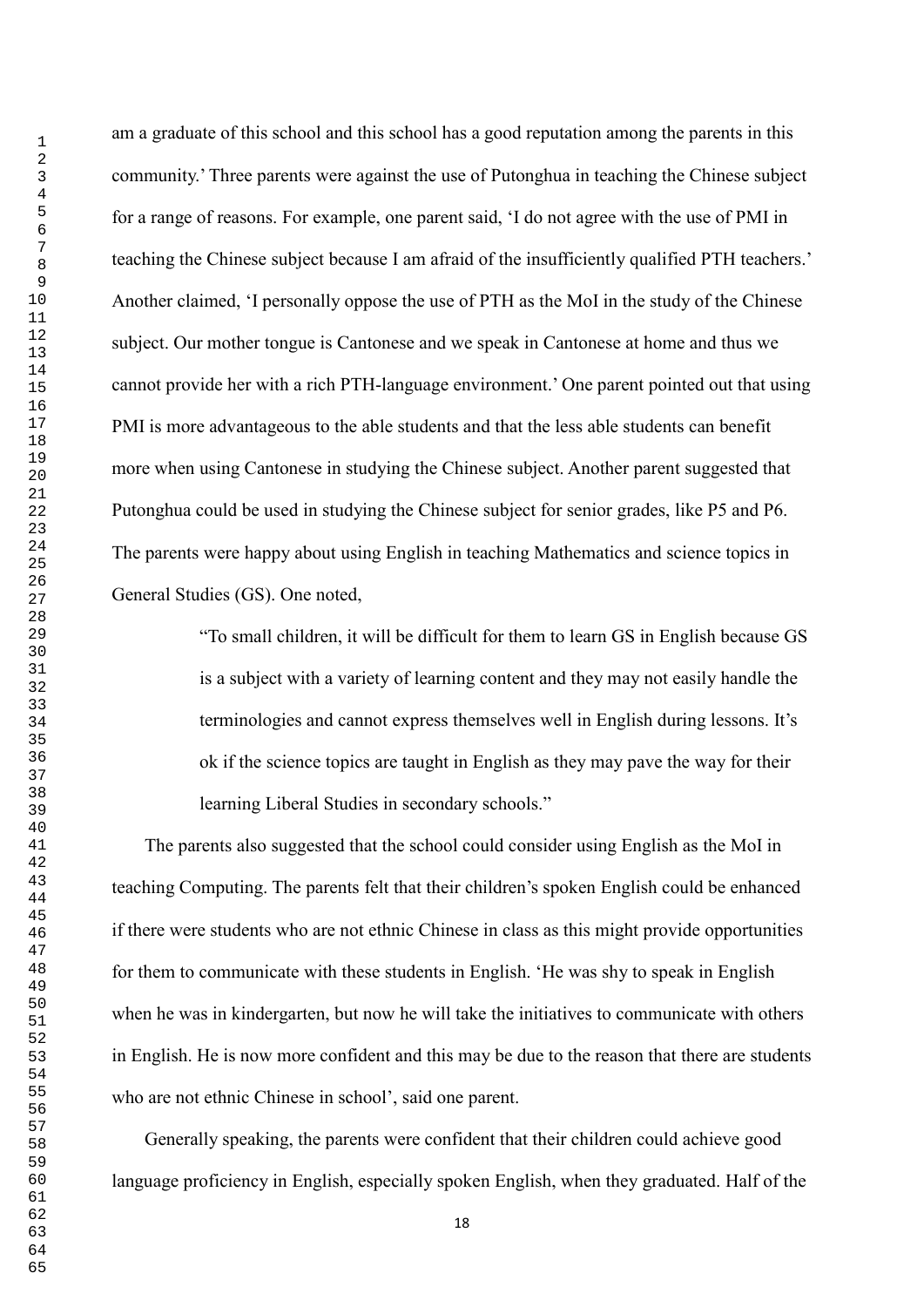parents agreed that small children should learn knowledge in their mother tongue in the early years in school. 'I think students should learn in the mother tongue. Once they can master their mother tongue, they can learn another language. I always find students are only good at one language', claimed one parent. Meanwhile, others felt that small children could learn any languages easily once they were given the chance. One of them said,

> "As I know some Japanese, I sometimes talk with them in Japanese. I find my children can adapt well when I speak different languages with them without any confusion. Other than mother tongue, they can learn other languages well if they have motivation and take the initiatives to learn. Children can absorb knowledge well when they are young and so learning several different languages will not have a negative effect on their learning."

Eleven parents (3 males and 8 females) were interviewed in School C. Most of them had an understanding of trilingual education policy: that three languages, i.e., Cantonese, English and Putonghua are used as the MoI in teaching and students need to learn how to write in Chinese and English. However, one said that she did not really understand the policy of trilingual education. They all could point out the goal of trilingual education policy being to develop students' language proficiency in the three languages. When asked if the trilingual education model in the school was an attractive feature when they chose the present primary school for their children, only two agreed. One claimed that the use of Putonghua as the MoI in teaching the Chinese subject was a decisive factor in her choice of school, saying, 'I considered several schools that used PMI in teaching the Chinese subject and this is one of the deciding factors.' Meanwhile, the reasons the other parents gave for choosing the school were: the school ethos, family connections, the school's religious affiliation, the school motto and the closeness of the school.

While, generally speaking, the parents were satisfied with the trilingual education model as implemented in School C, there was controversy among the parents on the use of PMI in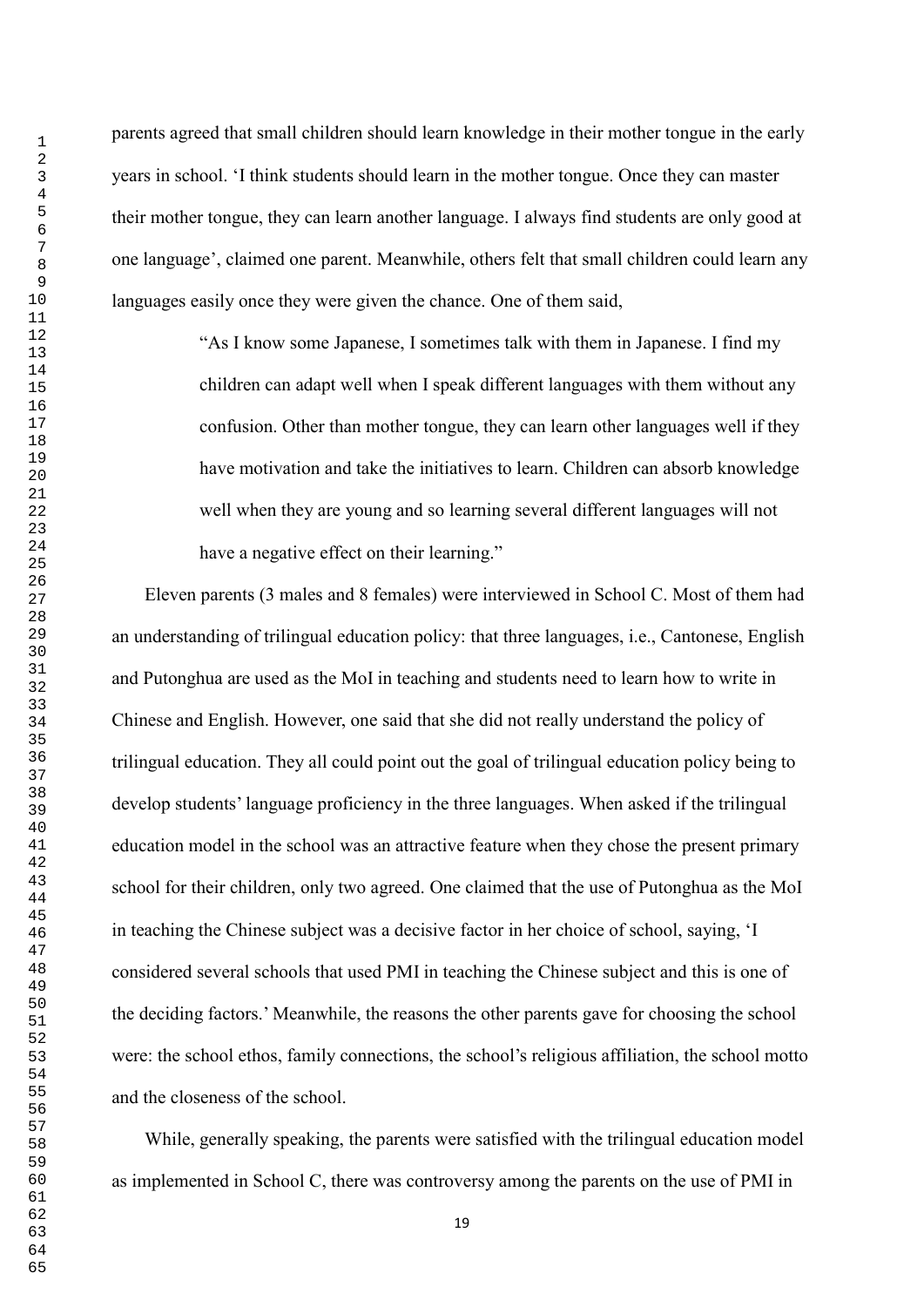teaching the Chinese subject. Five parents supported using PMI, but two did not understand why the school had changed the MoI of the Chinese subject for P5-P6 from Putonghua to Cantonese. Six parents objected to the use of PMI in teaching the Chinese subject, while four pointed out that they had not seen any significant impact from using PMI on the improvement of their children's language proficiency in written Chinese. One said,

> "I think he has made improvement in written Chinese, but this may not be a result of PMI. It is because he is becoming more mature and has learnt a lot of vocabularies by reading more books, resulting in his better writing in Chinese and this is not because of speaking more PTH."

Eight parents agreed that the school might consider using English as the MoI, or as a supplementary MoI at higher grades in Mathematics, the science topics in General Studies and Computing. One parent said, 'I think English can be used as the MoI in the Computing subject, as we usually say 'mouse' instead of 滑鼠 and much software has English version only and after some time students are getting used to bilingualism.' Their desire for an increased use of English as a MoI stemmed from their wish for their children to enter EMI secondary schools in the future and they felt that using EMI in these subjects in higher grades could help bridge the gap between primary and secondary education. 'The school can use mainly Cantonese, supplemented by English in Mathematics in senior grades so as to bridge the gap between the primary and secondary schools' pointed out one parent. Another said,

> "I don't see the need (of introducing more EMI subjects) for junior grade students. However, English can be used as a supplement in Maths and GS for P5- P6 students. As most parents would like to have their children being admitted to an EMI secondary school, in which most subjects, including Liberal Studies, are all taught in English. It is a burden for those who are coming from CMI primary schools to adapt to such a change."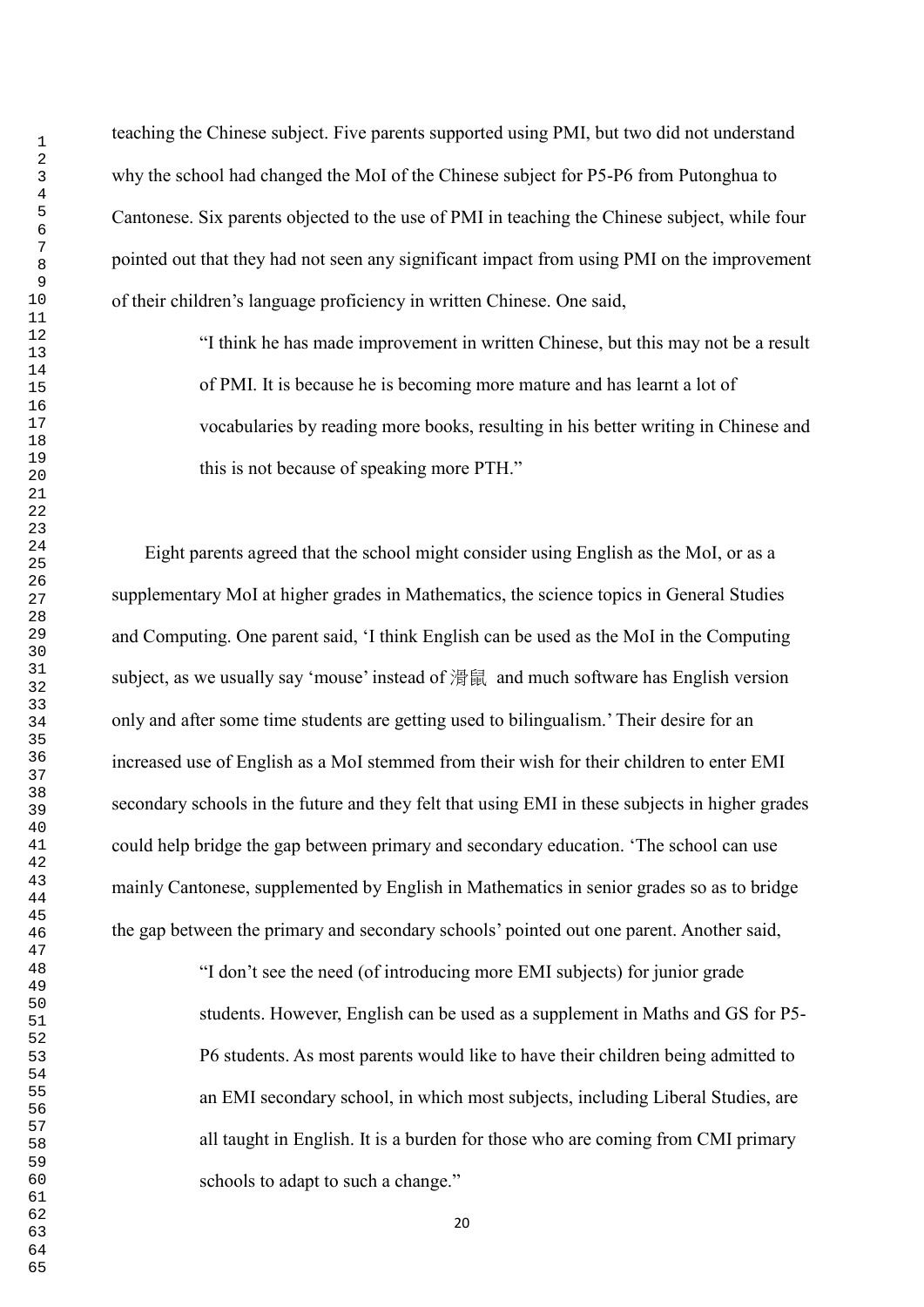All the parents at School C thought their children were confident of achieving good proficiency in the three languages when they graduated. Three parents thought students should start learning in the mother tongue and only start learning the other languages at a later stage. One parent explained,

> "I agree with some experts that point out children should learn their mother tongue well before six, and after that they can learn English and PTH gradually. Mother tongue should come first so that the children can learn the knowledge and the reasons. Then they can absorb more knowledge supplemented by other languages. If children are brought up in an English environment at an early age, they may not know how to communicate with the elderly in Cantonese, leaving a gap between the two generations."

Seven parents, however, felt that children should learn the three languages as early as possible. 'I think the three languages should be developed in parallel, starting from an early age. We'd better use 100% English in English lessons'said one parent.

In summary, to the parents, the trilingual education model implemented in the three schools might not be the most compelling feature when choosing the primary schools for their children as only seven (22.6%) took the trilingual education model in school into their consideration. In fact, parents gave priorities to the closeness of the school, the school motto, and the school ethos etc. Parents from the Mainland were supportive of their children language learning in Cantonese as they realized Cantonese is the mother tongue of local people in Hong Kong. This echoes Bacon-Shone and Bolton's (2008, p. 27) view that immigrants and their children from the different dialect areas of Guangdong and Fujian provinces quickly adapted their speech to meet the norms of urban metropolitan Cantonese in Hong Kong. The parents were not in opposition to the teaching of Putonghua as a subject, but nine (29.03%) disapproved of using PMI in teaching the Chinese subject.

When considering if English could be used in teaching other subjects in school, 27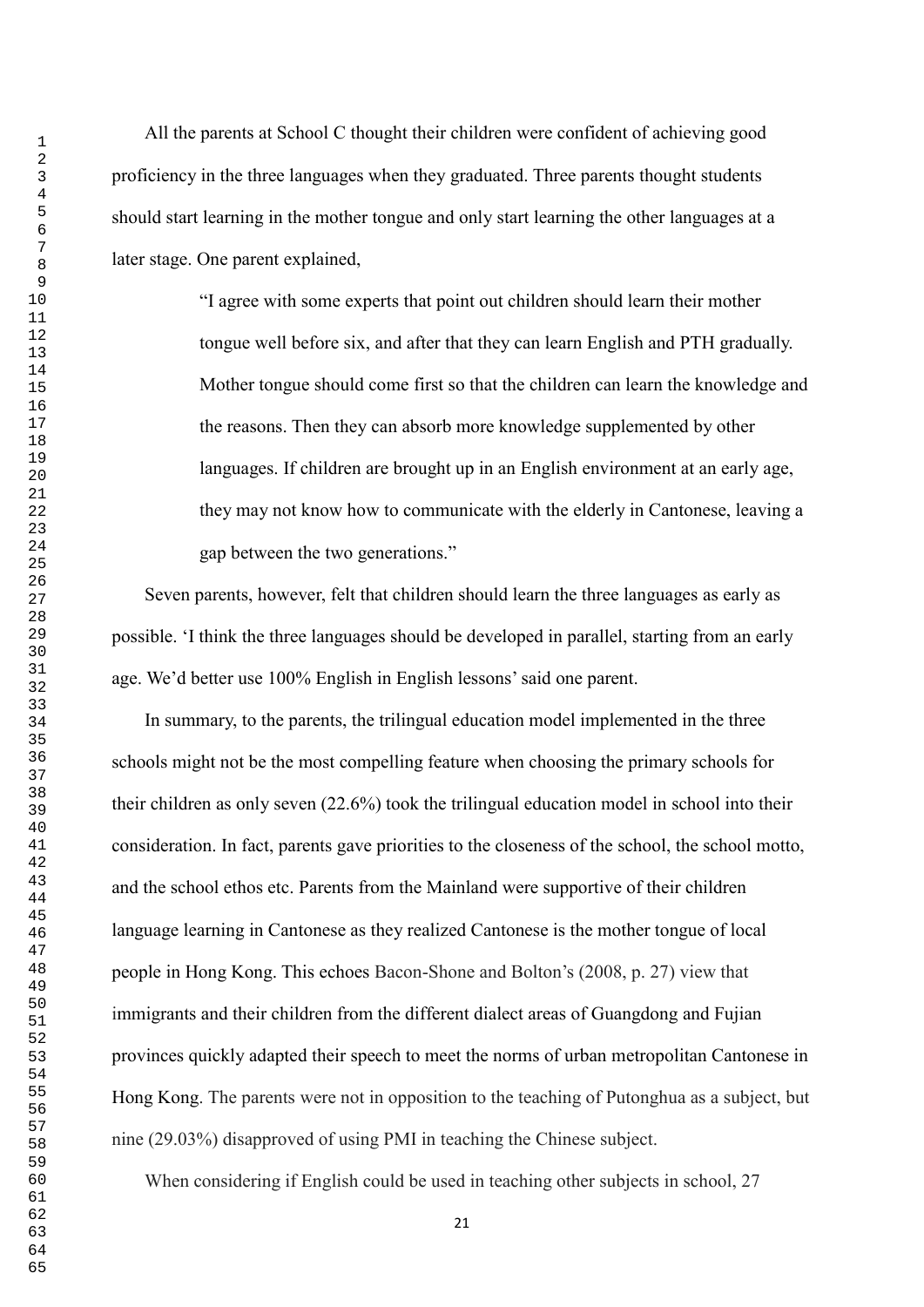parents (87.1%) suggested that Computing, Mathematics and the science topics in General Studies could be taught in English so that their children could adapt well to the EMI secondary schools that they all wanted to send their children to. These parents are thus no different from the majority of parents in Hong Kong who favour EMI schools (Kan, Lai, Kirkpatrick & Law, 2011). Parents prefer EMI secondary schools and are reluctant to send their children to CMI schools (Pan, 2000, p. 61). A major reason for this desire for an EMI secondary school is that six of the eight government-funded universities are all English medium, as are all of the private universities (Kirkpatrick, 2014). Parents from School A and School B were confident that their children's English language proficiency would be adequate when they graduate as the schools have provided students with an English language environment with students who are not ethnic Chinese in the schools.

Parents' views vary on whether children should learn other languages together with mother tongue in the early years in schooling. 79.97% of parents agreed that children should learn the three languages at the same time in the early years in schooling. They believed that small children can learn languages easily, especially the able students. Those who did not agree did so because they were afraid that learning three languages at the same time would cause confusion to their children and they believed that children learn better in mother tongue and this should be taught first. On the whole, parent perception of the benefits of different trilingual education models in the school is closely linked to languages spoken and written at home.

#### **Conclusion**

In general, students and parents from the three schools were happy with the different trilingual education models implemented in the schools. Having said this, both students' and parents' views vary towards the use of different MoIs, especially regarding the use of PTH as the MoI in the study of the Chinese subject. Students' and parents' ethnic backgrounds and their mother tongue as well are likely to be the major reason for these differences. Despite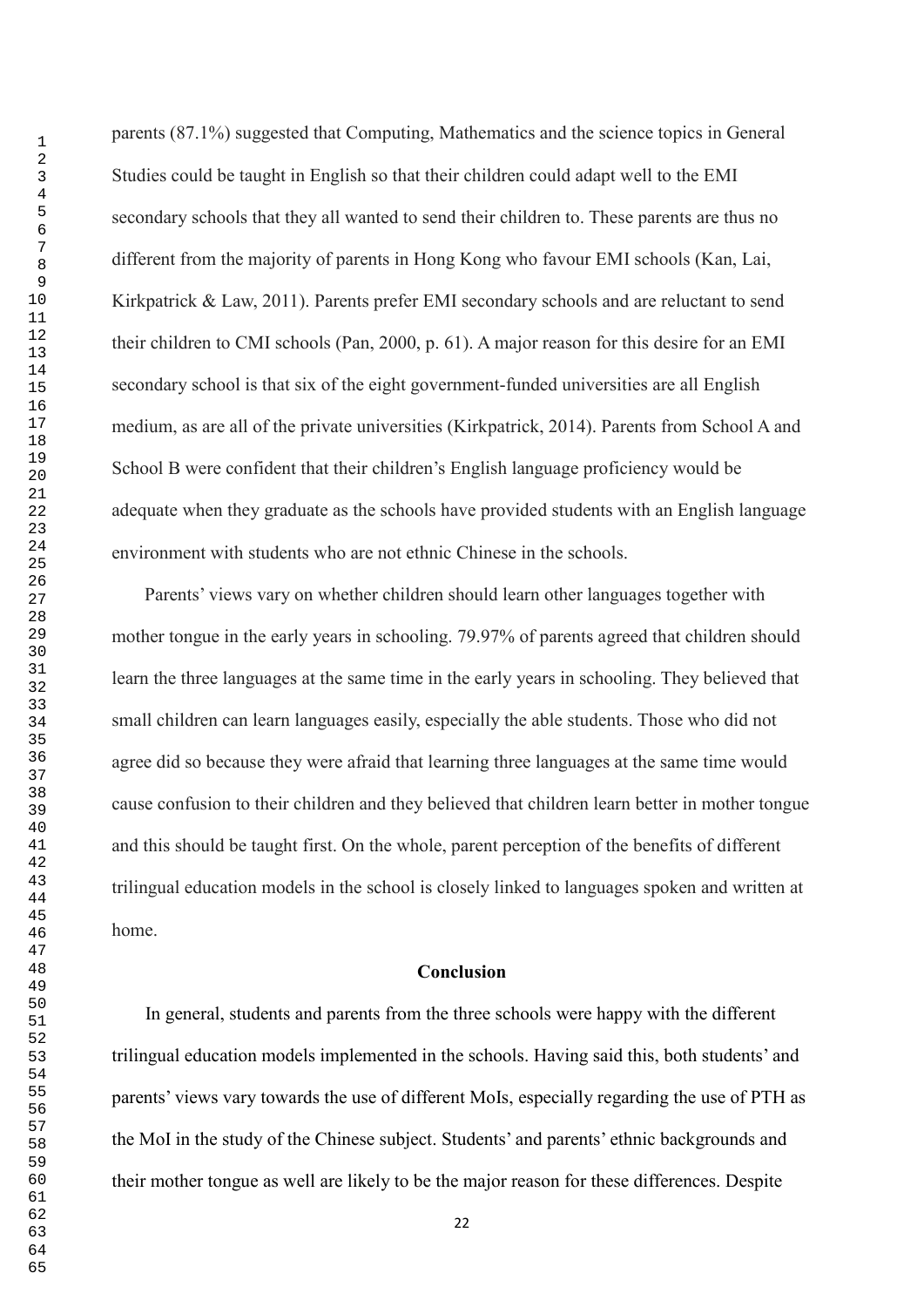their ethnic and linguistic backgrounds, most of the parents argued for an increased use of English as the MoI in teaching different subjects, especially Computing, Mathematics and the science topics in General Studies. It would seem wise for policy makers and schools to take these factors into consideration when making MoI policies and seek the views of parents and students as a matter of course. There remains no single model of trilingual education and that each school is developing its own contextually sensitive model.

The significance of the study is that, it attempts to bridge a gap in both the international and local literature and provide a better understanding of students' and parents' perceptions of the trilingual education in Hong Kong primary schools. Due to the limited sample size of three researched schools, we must be cautious about generalizing the findings but nevertheless, feel that this study could have important implications for research into multilingual education and the implementation of trilingual education.

## **References**

Bacon-Shone, J., & Bolton, K. (2008). Bilingualism and multilingualism in the HKSAR: Language surveys and Hong Kong's changing linguistic profile. In K. Bolton, & Y. Han (Eds.), *Language and society in Hong Kong* (pp. 25-51). Hong Kong: Open University of Hong Kong Press.

Beacco, J., & Byram, M. (2003). *Guide for the development of language education policies in Europe (Draft 1 (rev))*. Strasbourg: Council of Europe, Language Policy Division.

Bernardo, A. B. I. (2005). Bilingual code-switching as a resource for learning and teaching: Alternative reflections on the language and education in the Philippines. In D. T. Dayag, & J. S. Quakenbush (Eds.), *Linguistics and language education in the Philippines and beyond: A Festschrift for Ma. Lourdes S. Bautista* (pp. 151-169). Manila: Linguistic Society of the Philippines.

Bolton, K. (2012). Language policy and planning in Hong Kong. In E. L. Low, & A. Hashim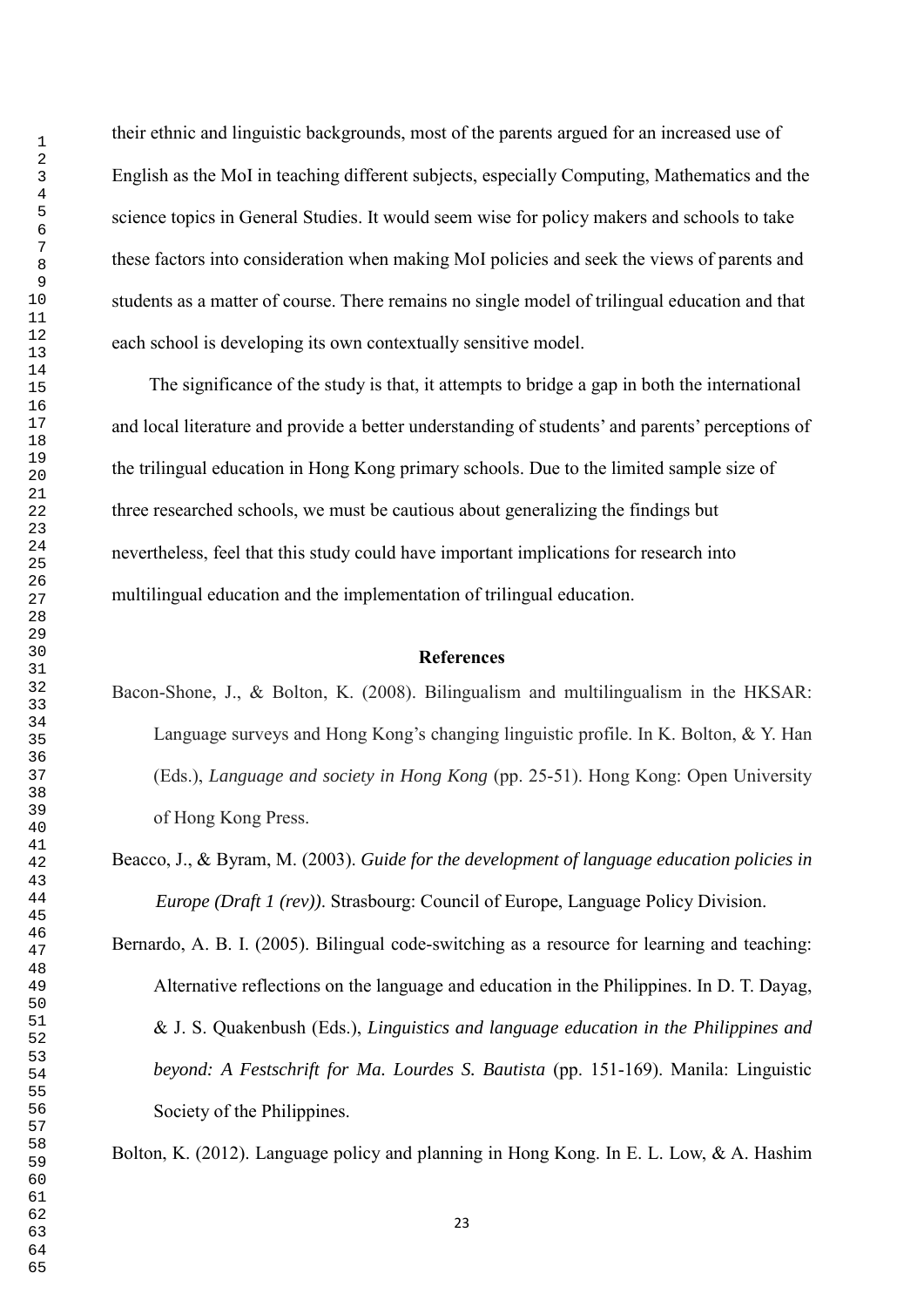(Eds.), *English in Southeast Asia* (pp. 221–240). Amsterdam: John Benjamins.

- Curriculum Development Council. (1999). *A holistic review of the Hong Kong school curriculum proposed reforms*. Hong Kong: Printing Department.
- Davison, C., & Lai, W. (2007). Competing identities, common issues: Teaching (in) Putonghua. *Language Policy, 6*, 119-134.
- Gill, S. (2012). The complexities of re-reversal of language education policy in Malaysia. In A. Kirkpatrick, & R. Sussex (Eds.), *English as an international language in Asia*. Dordrecht: Springer.
- Gonzalez, A. B. (2007). Language, nation and development in the Philippines. In H. G. Lee, & L. Suryadinata (Eds.), *Language nation and development* (pp. 7-16). Singapore: Institute of Southeast Asian Studies.
- Haddad, C. (Ed.). (2007). *Mother tongue-based literacy programmes: Case studies from Asia, Africa and South America*. Bangkok: UNESCO.
- Hirvela, A., & Law E. (1991). A survey of local English teachers' attitudes towards English and ELT. *Institute of Language in Education Journal, 8,* 25-38.
- Jefferson, G. (1984). Transcription conventions. In J. M. Atkinson, & J. Heritage, (Eds.), *Structures of social action: Studies in conversation analysis* (pp. ix-xvi). Cambridge: Cambridge University Press.
- Kan, V., K. C. Lai, Kirkpatrick, A., & Law, A. (2011). *Fine-tuning Hong Kong's medium of instruction policy*. Hong Kong: Strategic Planning Office & Research Centre into Language Education and Acquisition in Multilingual Societies, The Hong Kong Institute of Education.
- Kirkpatrick, A. (2010). *English as a lingua franca in ASEAN: A multilingual model*. Hong Kong: Hong Kong University Press.
- Kirkpatrick, A. (2014). The language(s) of HE: EMI and/or ELF and/or multilingualism? *Asian Journal of Applied Linguistics 1*(1), 4‒15.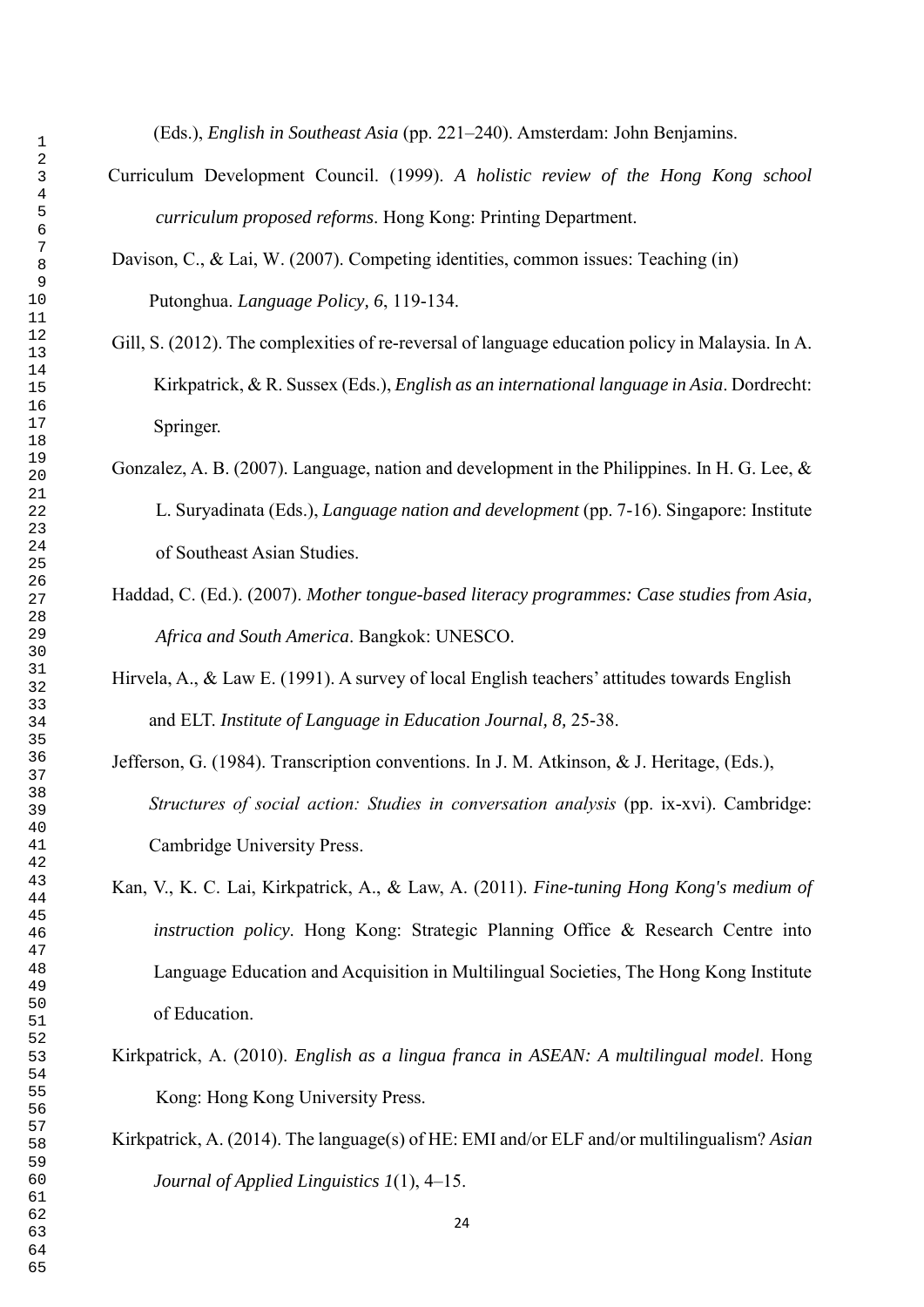- Kirkpatrick, A & Liddicoat, A. (forthcoming). Language education policy and practice in East and Southeast Asia. *Language Teaching.*
	- Lefebvre, E. (2012). Student attitudes toward multilingual education (Unpublished master thesis). University of Oregon, the U.S.A.
	- Li, D. C. S. (2008). Understanding mixed code and classroom code-switching: Myth and realities. *New Horizons in Education, 56*(3), 75-87.
	- Pan, S. (2000). Hong Kong's bilingual past and present. *Intercultural Communication Studies*  (1), 57–65.
	- Standing Committee on Language Education and Research. (2003). *Action plan to raise language standards in Hong Kong*. Hong Kong: Printing Department.
	- Tse, S. K. (2009). Chinese language education in Hong Kong: Twenty-five years of educational research in Hong Kong. *Educational Research Journal, 24,* 231–255.
	- Walker, S., & Dekker, D. (2008). T*he Lubuagan mother tongue education experiment (FLC). A report of comparative test results.* Manila: Summer Institute of Linguistics International.
	- Wang, L., & Kirkpatrick, A. (2013). Trilingual education in Hong Kong primary schools: A case study. *International Journal of Bilingual Education and Bilingualism 16*(1), 100– 116.
	- Wang, L., & Kirkpatrick, A. (2015). Trilingual education in Hong Kong primary schools: An overview. *Multilingual Education 5*(1), 1-26.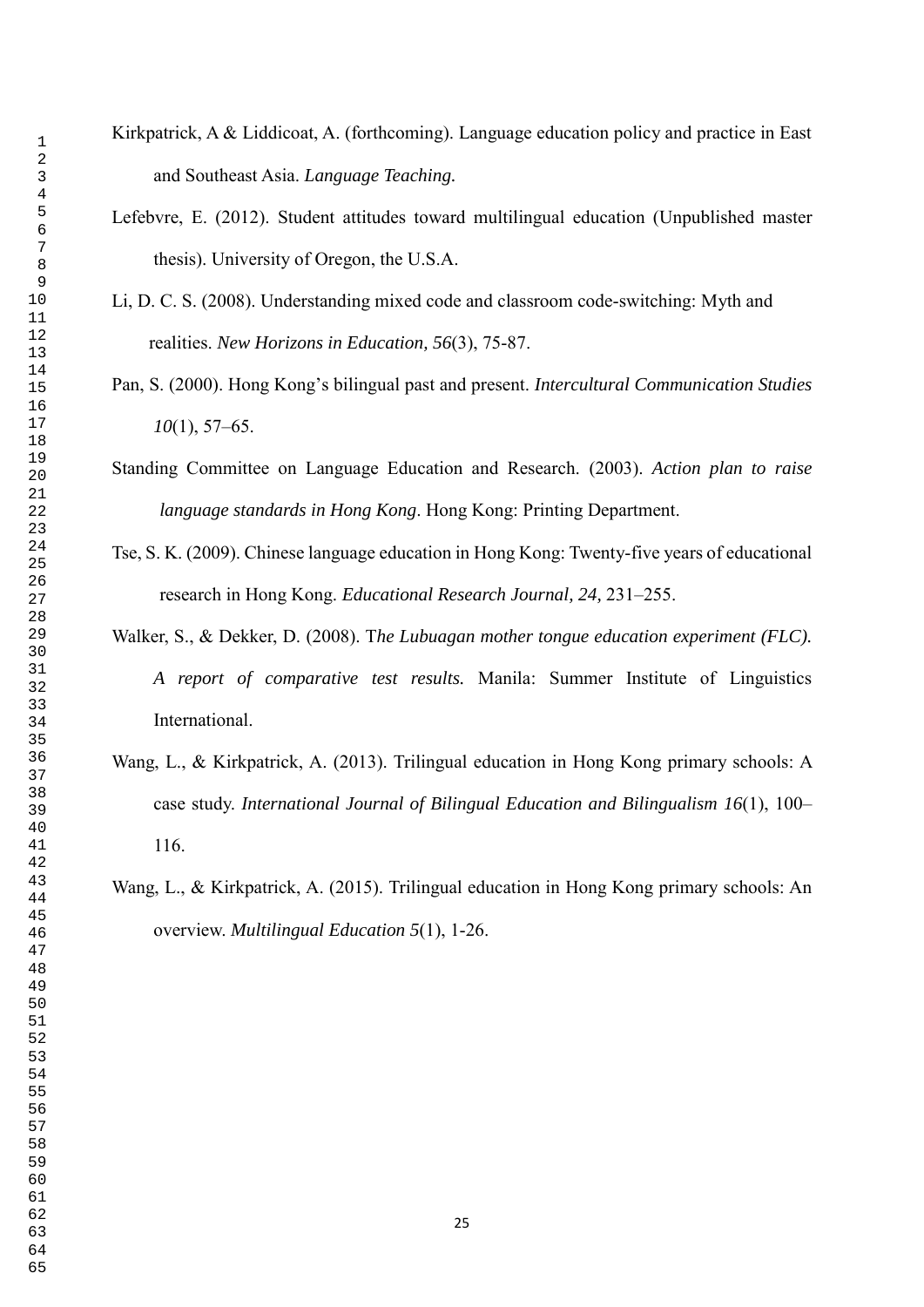| Subject                | Medium of Instruction (MoI)                              |  |  |  |  |
|------------------------|----------------------------------------------------------|--|--|--|--|
| Chinese                | Putonghua                                                |  |  |  |  |
| English                | English                                                  |  |  |  |  |
| Putonghua              | N.A.                                                     |  |  |  |  |
| (subject not offered)  |                                                          |  |  |  |  |
| Mathematics            | English (P2-P4)                                          |  |  |  |  |
|                        | Cantonese mainly, supplemented by English (P5)           |  |  |  |  |
|                        | English mainly, supplemented by Cantonese (P1)           |  |  |  |  |
|                        | One group in English and another group in Cantonese (P6) |  |  |  |  |
| <b>General Studies</b> | Cantonese (P5)                                           |  |  |  |  |
|                        | English (P1)                                             |  |  |  |  |
|                        | English mainly, supplemented by Cantonese (P2-P4)        |  |  |  |  |
|                        | Half English and half Cantonese (P6)                     |  |  |  |  |
| Visual Arts, Music,    | Cantonese mainly, supplemented by English (P5-P6)        |  |  |  |  |
| Physical Education     | English mainly, supplemented by Cantonese (P1-P4)        |  |  |  |  |
| $&$ Computing          |                                                          |  |  |  |  |

Table 1. MoI policies of School A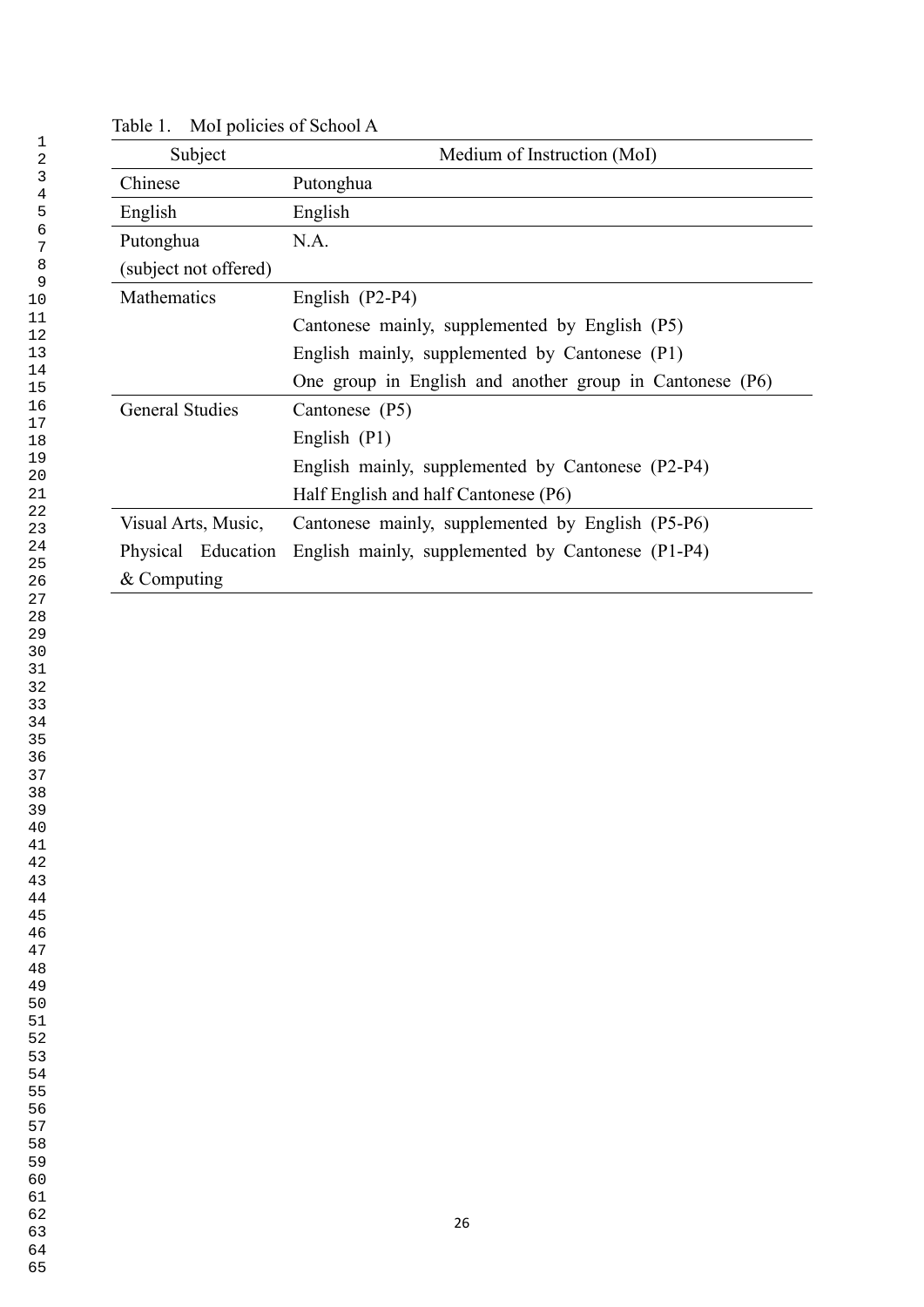| Subject                | Medium of Instruction (MoI)                       |
|------------------------|---------------------------------------------------|
| Chinese                | Cantonese                                         |
| English                | English                                           |
| Putonghua              | Putonghua                                         |
| <b>Mathematics</b>     | Cantonese (P4-P6)                                 |
|                        | Cantonese mainly, supplemented by English (P1-P3) |
| <b>General Studies</b> | Cantonese                                         |
| Visual Arts, Music,    | Cantonese                                         |
| Physical Education &   |                                                   |
| Computing              |                                                   |
|                        |                                                   |

## Table 2. MoI policies of School B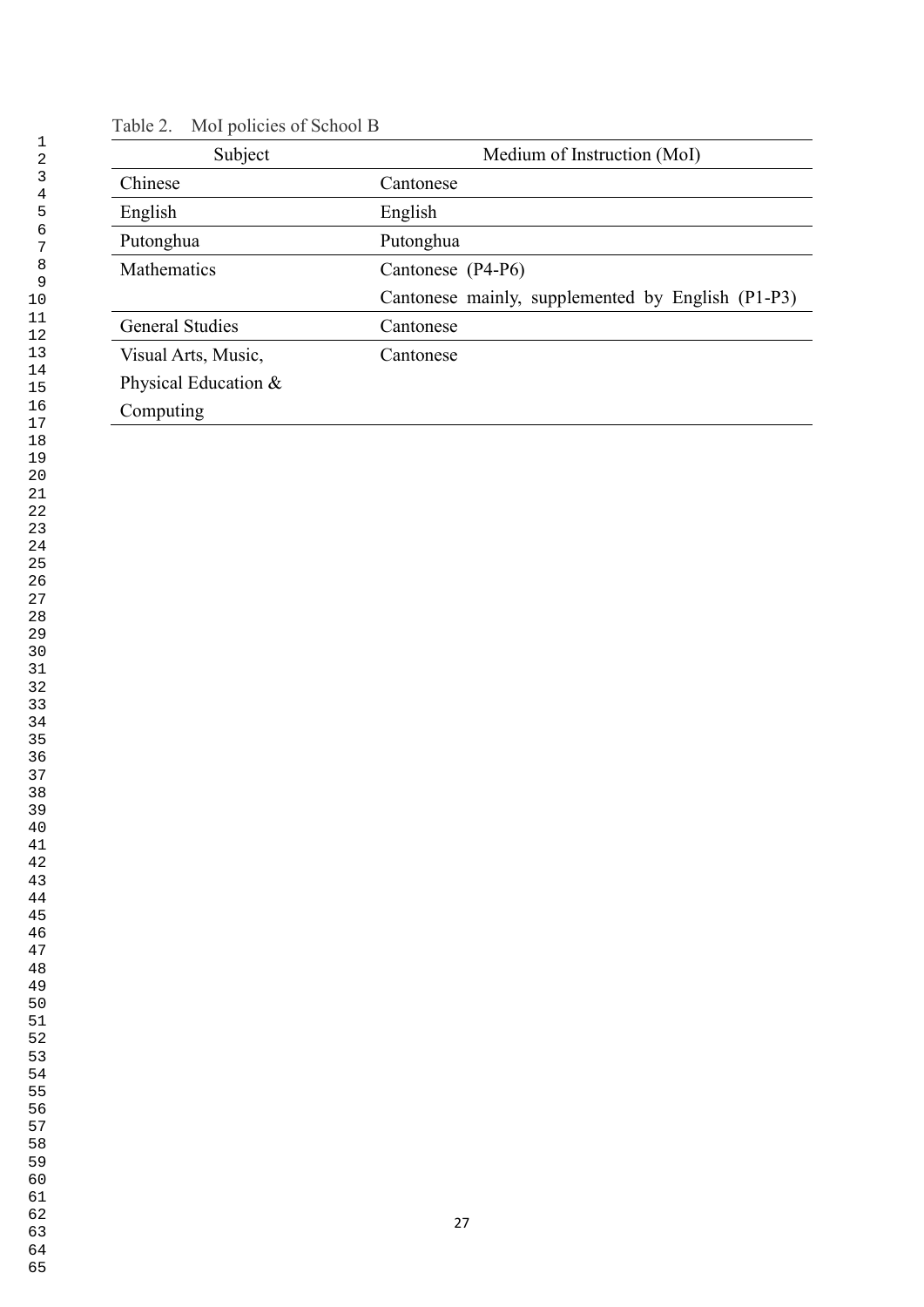| Subject                | Medium of Instruction (MoI) |  |  |
|------------------------|-----------------------------|--|--|
| Chinese                | Putonghua (P1-P4)           |  |  |
|                        | Cantonese (P5-P6)           |  |  |
| English                | English                     |  |  |
| Putonghua              | Putonghua                   |  |  |
| <b>Mathematics</b>     | Cantonese                   |  |  |
| <b>General Studies</b> | Cantonese                   |  |  |
| Visual Arts, Music,    | Cantonese                   |  |  |
| Physical Education &   |                             |  |  |
| Computing              |                             |  |  |

# Table 3. MoI policies of School C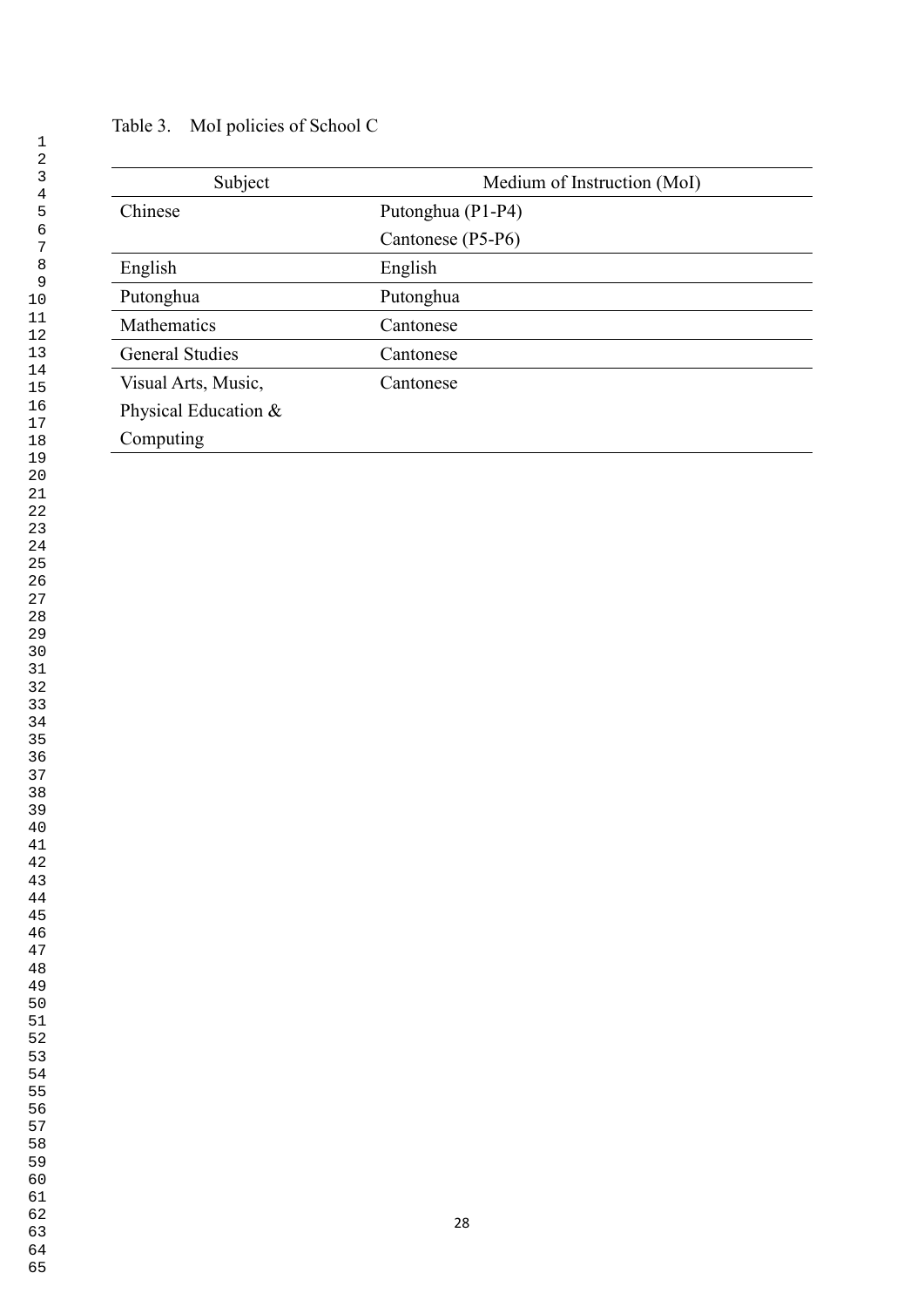|                    | O<br>$\mathbf{I}$ |                                     |             |                 |              |
|--------------------|-------------------|-------------------------------------|-------------|-----------------|--------------|
|                    |                   | Origins of students (Mother tongue) |             |                 |              |
| Area               | School Code       | Local                               | Mainlanders | come from a     | from<br>come |
|                    |                   | Hongkongers                         | (Putonghua) | South Asian     | other areas  |
|                    |                   | (Cantonese)                         |             | (Hindi,<br>area | (English,    |
|                    |                   |                                     |             | Thai, Urdu,     | French,      |
|                    |                   |                                     |             | English,        | German,      |
|                    |                   |                                     |             | Filipino and    | Japanese and |
|                    |                   |                                     |             | etc.            | etc.         |
| Hong Kong          | A                 | 51%                                 | $2\%$       | 10%             |              |
| Island             |                   |                                     |             |                 | 37%          |
| Kowloon            | B                 | 67.4%                               | 6.8%        | 21.8%           | 4%           |
| <b>New</b>         | $\mathbf C$       | 100%                                |             |                 |              |
| <b>Territories</b> |                   |                                     |             |                 |              |

Table 4. Demographic information of the researched schools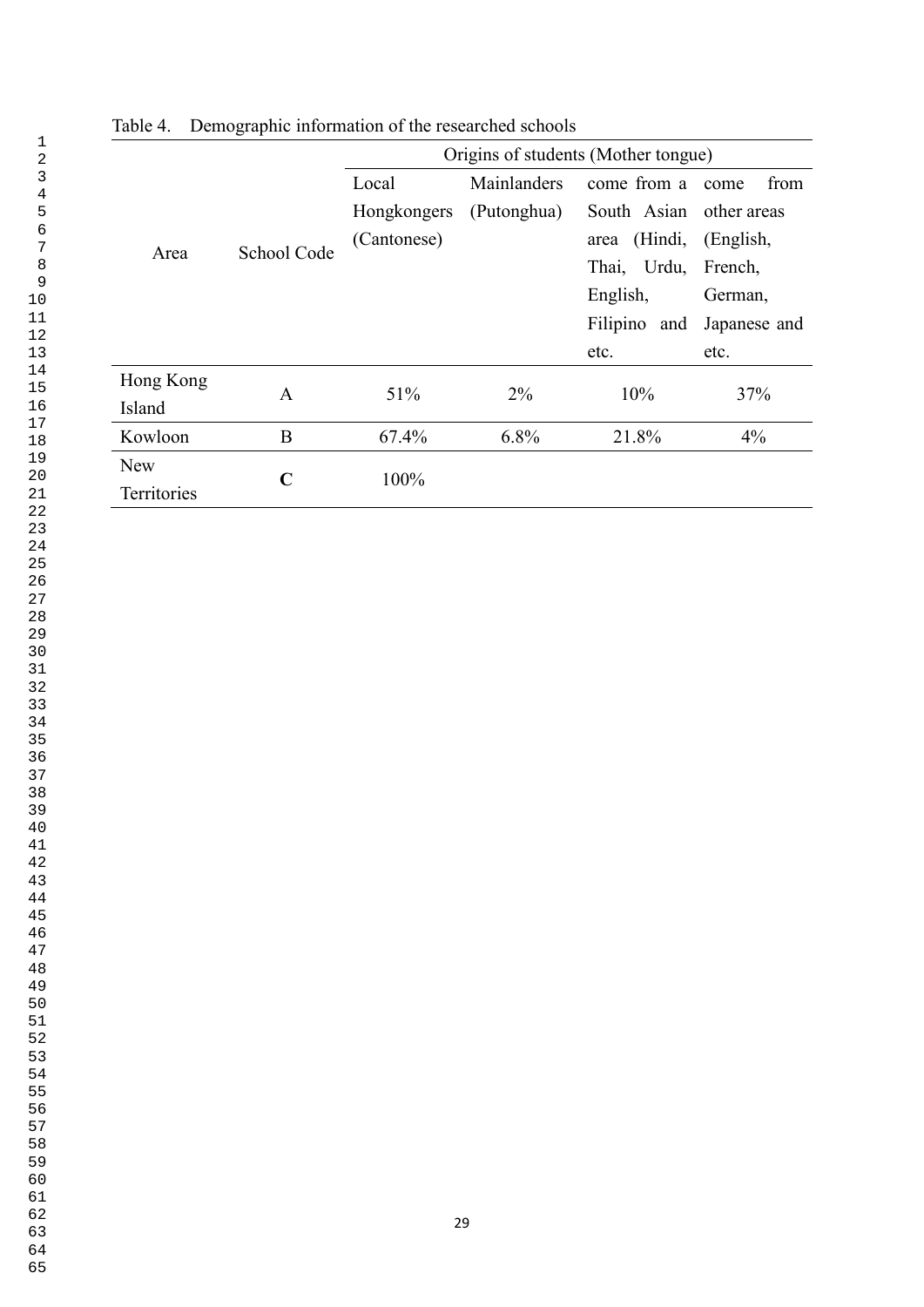| Q <sub>1</sub> | I find it appropriate to use Putonghua to study the Chinese subject.                                                             |
|----------------|----------------------------------------------------------------------------------------------------------------------------------|
| Q <sub>2</sub> | I find it appropriate using both English and Cantonese as the major languages for<br>communication in the school.                |
| Q <sub>3</sub> | I enjoy the trilingual education model implemented in the school.                                                                |
| Q4             | I find it acceptable switching from one language to another when studying different<br>subjects in the school.                   |
| Q <sub>5</sub> | I find myself code-switching/code-mixing between English and Cantonese regularly<br>during the study of the English subject.     |
| Q <sub>6</sub> | I find myself code-switching/code-mixing between Cantonese and Putonghua<br>regularly during the study of the Putonghua subject. |
| Q7             | I find code-switching/code-mixing in different subjects useful for my language<br>development in general.                        |
| Q <sub>8</sub> | I am satisfied with my progress in the study of written English.                                                                 |
| Q <sub>9</sub> | I am satisfied with my progress in the study of written Chinese.                                                                 |
| Q10            | I am satisfied with my progress in the study of spoken English.                                                                  |
| Q11            | I am happy with my progress in the study of Cantonese.                                                                           |
| Q12            | I am happy with my progress in the study of Putonghua.                                                                           |
| Q13            | I am confident that when I graduate I will achieve good proficiency in written English.                                          |
| Q14            | I am confident that when I graduate I will achieve good proficiency in written<br>Chinese.                                       |
| Q15            | I am confident that when I graduate I will achieve good proficiency in spoken English.                                           |
| Q16            | I am confident that when I graduate I will achieve good proficiency in Cantonese.                                                |
| Q17            | I am confident that when I graduate I will achieve good proficiency in Putonghua.                                                |
|                |                                                                                                                                  |

Table 5. Student survey questionnaire items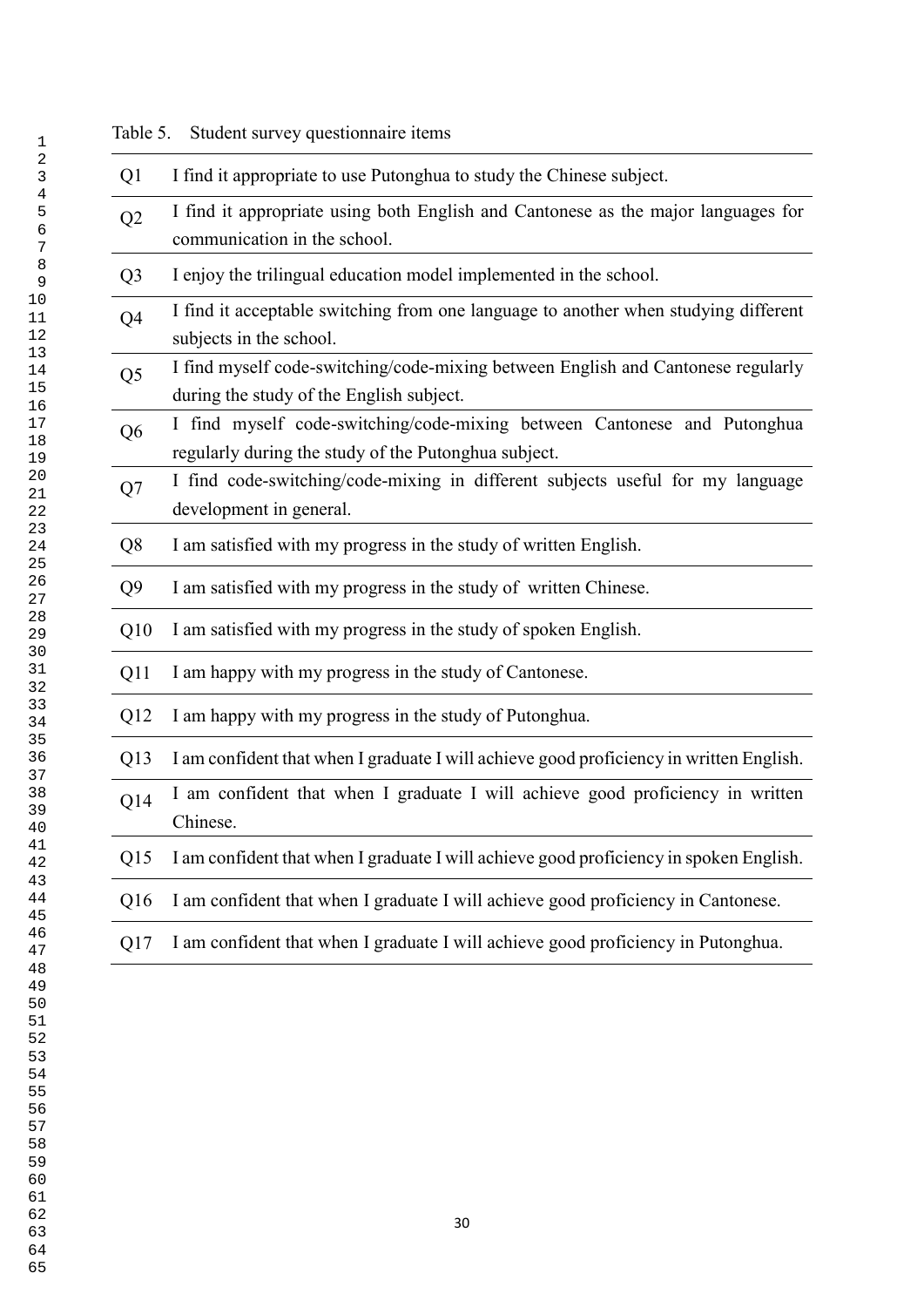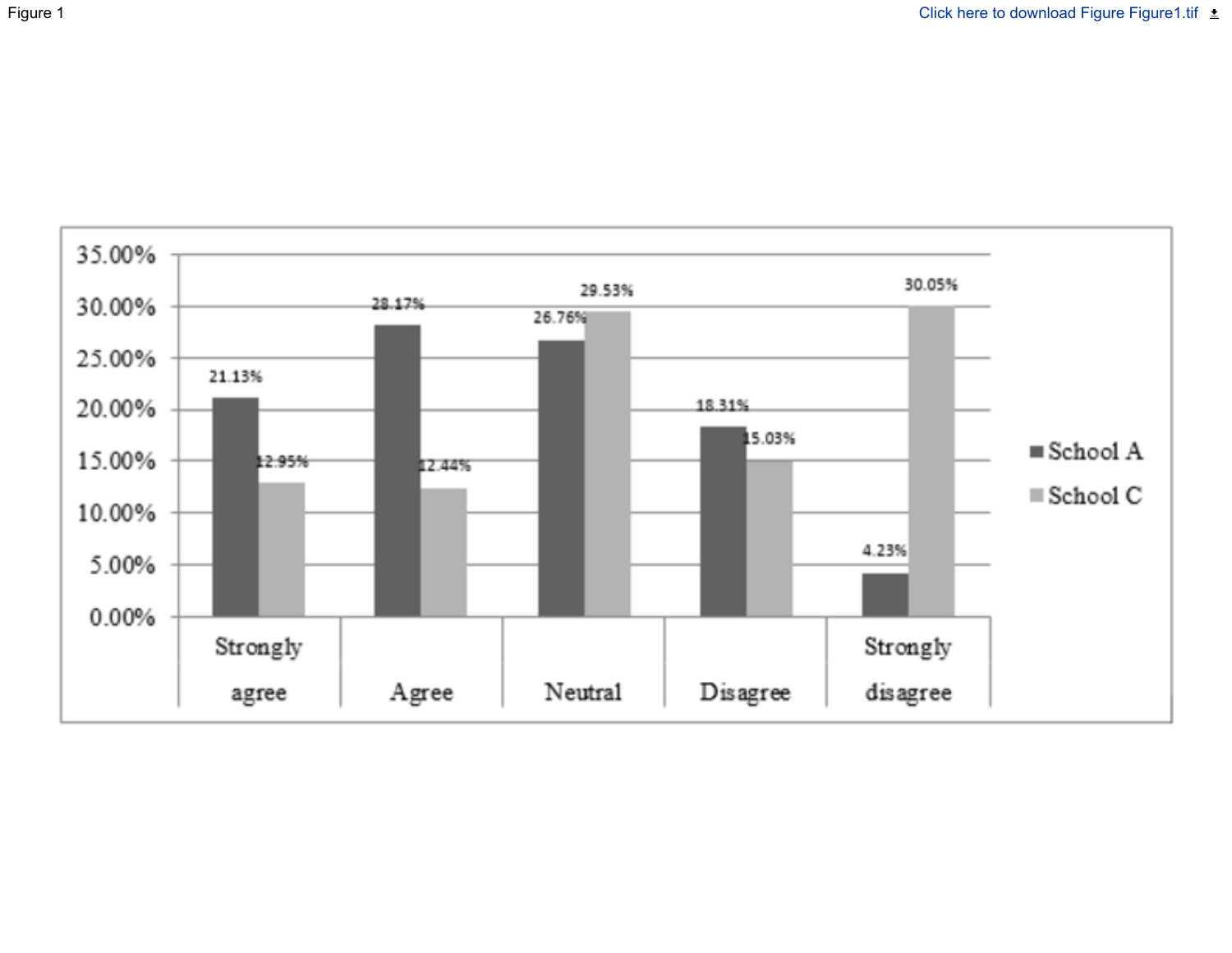

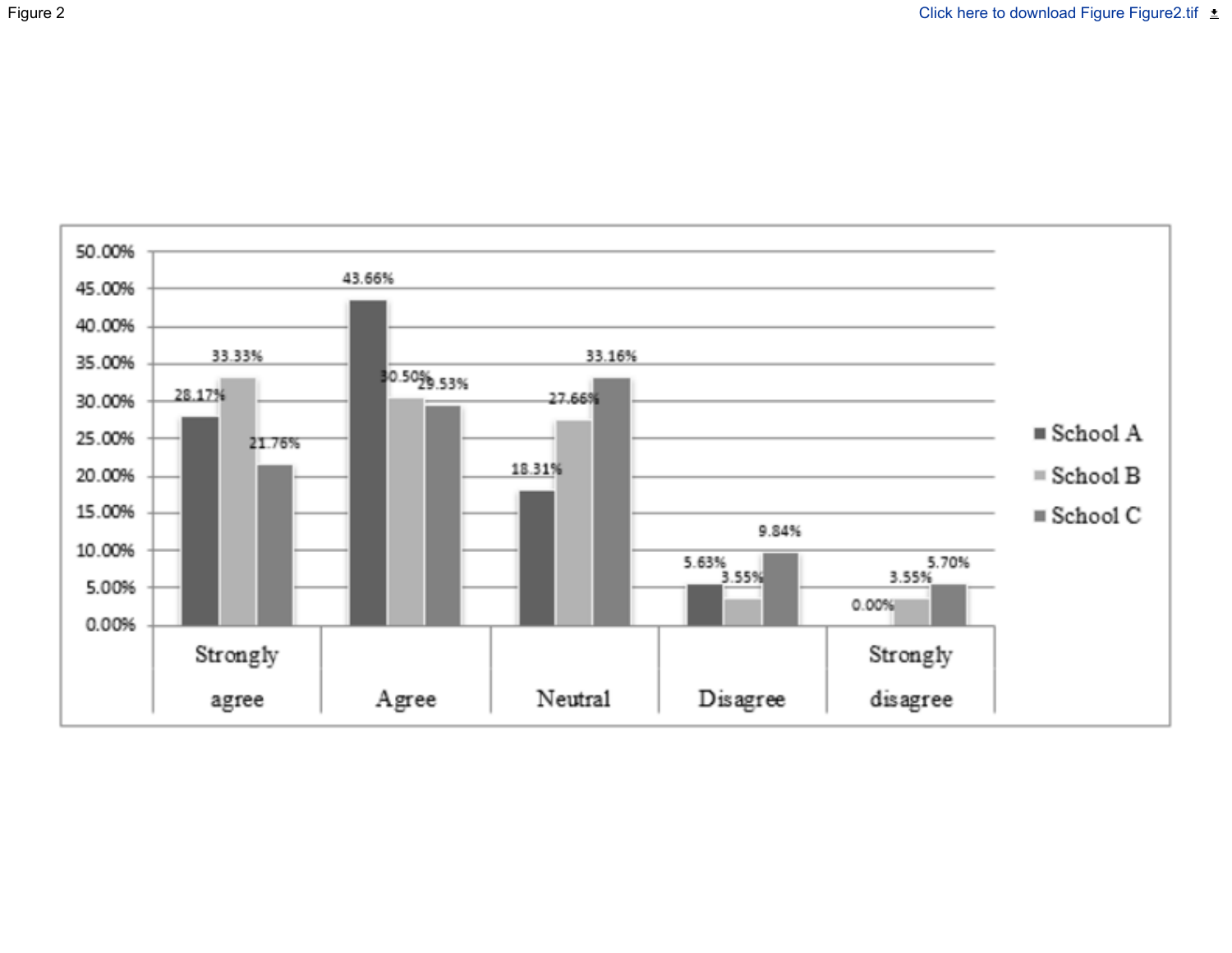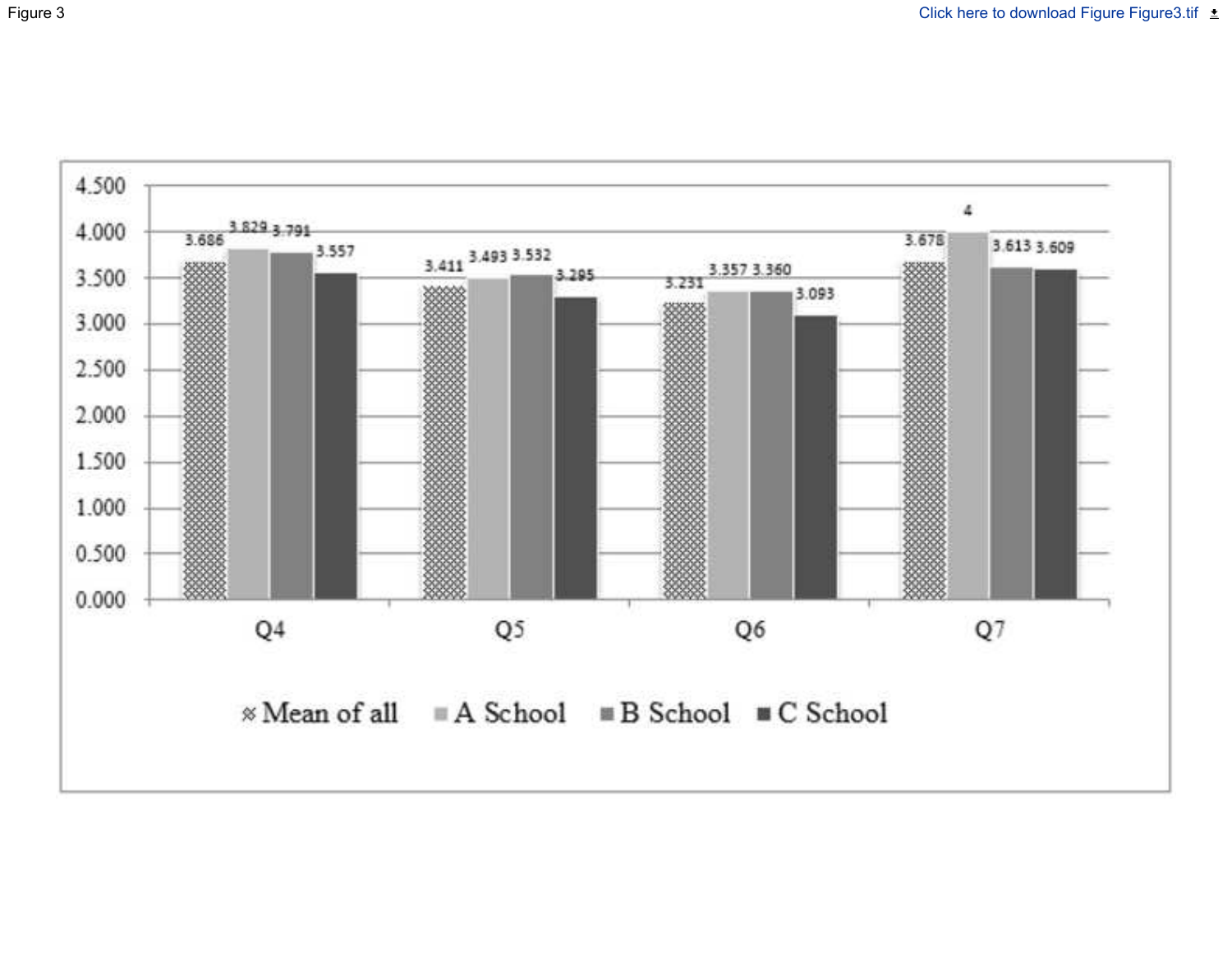